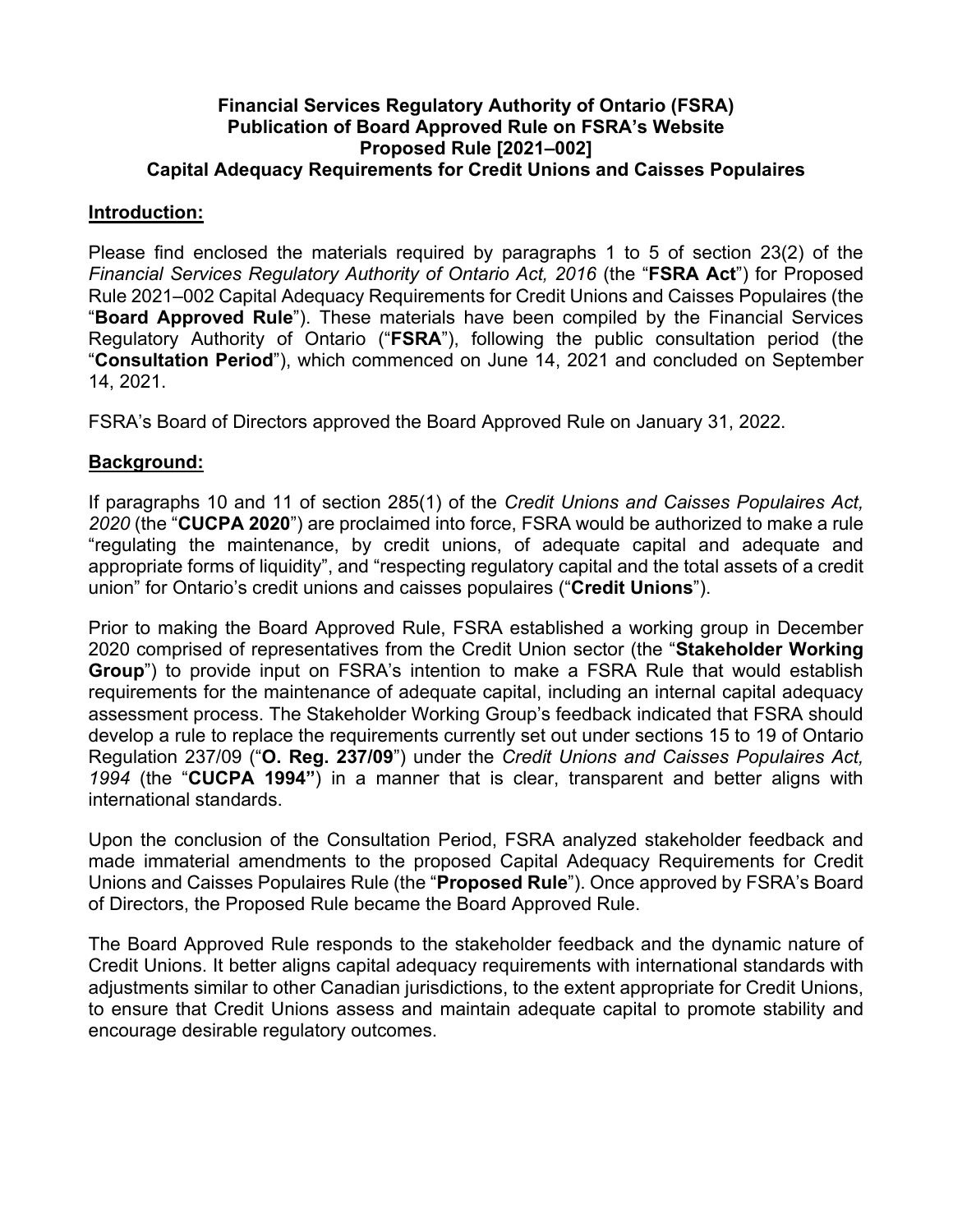# **Delivery to the Minister of Finance:**

The Board Approved Rule and materials required by paragraphs 1 to 3 of section 23(1) of the FSRA Act were delivered to The Honourable Peter Bethlenfalvy, M.P.P (the "**Minister**") on February 1, 2022.

If the Minister approves the Board Approved Rule, then pursuant to section 24(1) of the FSRA Act, the Board Approved Rule will come into force on the date that paragraphs 10 and 11 of section 285(1) of the CUCPA 2020 come into force.

## **No Action Taken by the Minister:**

If the Minister does not approve, reject or return the Board Approved Rule to FSRA for further consideration within 60 days after the Board Approved Rule is delivered to the Minister, then:

- If paragraphs 10 and 11 of section 285(1) of the CUCPA 2020 are proclaimed in force 75 or more days after the Board Approved Rule is delivered to the Minister, then in accordance with section 19(1) of the Board Approved Rule and section 24(2)(a) of the FSRA Act, the Board Approved Rule will come into force on the date that paragraphs 10 and 11 of section 285(1) of the CUCPA 2020 are proclaimed in force.
- If paragraphs 10 and 11 of section 285(1) of the CUCPA 2020 are proclaimed in force less than 75 days after the Board Approved Rule is delivered to the Minister, then in accordance with section 24(2)(c) of the FSRA Act, the Board Approved Rule will come into force on the date that is 75 days after the Board Approved Rule was delivered to the Minister.

# **Statement of Substance and Purpose:**

Under the CUCPA 1994 and O. Reg. 237/09, Credit Unions are subject to capital adequacy requirements based on Basel II standards, established by the Basel Committee on Banking Supervision ("**BCBS**") in 2004. In 2010, the BCBS established "Basel III" international standards for capital adequacy of deposit-taking institutions. In November 2017, the Government of Ontario issued a consultation paper entitled "Modernizing Ontario's Credit Union Legislative Framework – Consultation Paper on a Proposed Capital Adequacy Framework". The consultation paper identified the key changes and specific measures that would be necessary to align Ontario's capital adequacy framework more closely with the Basel III framework. Based on this consultation paper and subsequent dialogue between the Ministry of Finance, Deposit Insurance Corporation of Ontario, Financial Services Commission of Ontario, FSRA and representatives from the Credit Union sector, modifications to the proposal described in the 2017 consultation paper were discussed, in order to adapt Basel III concepts by making them more relevant to and appropriate for Credit Unions. Using its rulemaking authority under the CUCPA 2020, FSRA has reflected these discussions and updated the capital adequacy requirements for Credit Unions in the Board Approved Rule.

In the Board Approved Rule, FSRA is aligning its regulatory approach with international standards with adjustments similar to other Canadian jurisdictions. The purpose of the Board Approved Rule is to articulate the methodology that Credit Unions must use to calculate their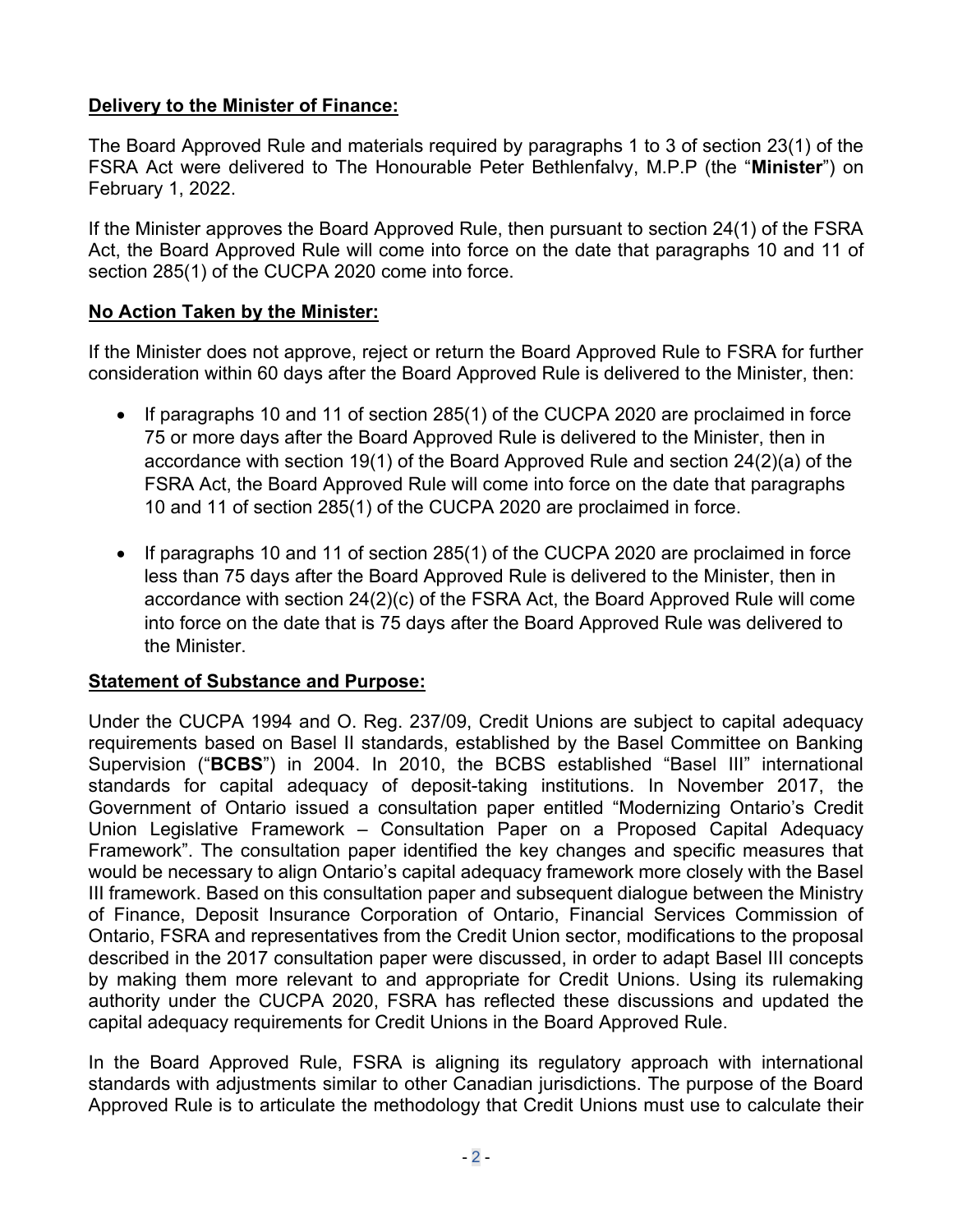capital requirements. The minimum capital requirements are intended to ensure a strong and well-capitalized Credit Union sector.

## **Written Comments Received and Responses to Significant Concerns:**

In accordance with paragraphs 4 and 5 of section 23(2) of the FSRA Act, FSRA is required to publish on its website a summary of written comments received and FSRA's responses to significant issues and concerns brought to FSRA's attention during the Consultation Period.

Please refer to **[FSRA's website](https://www.fsrao.ca/board-approved-draft-capital-adequacy-requirements-credit-unions-and-caisses-populaires-rule-summary-stakeholders-feedback-and-fsras-responses)** for a summary of written comments received and FSRA's responses to significant issues and concerns raised during the Consultation Period.

## **Immaterial Amendments made to the Proposed Rule:**

Throughout the Consultation Period, FSRA received stakeholder submissions and, in response, FSRA made immaterial amendments to the Proposed Rule. As the amendments made to the Proposed Rule are immaterial, FSRA is not required to publish an additional notice of change for a second consultation period, which would have been required by section 22(7) of the FSRA Act if FSRA had proposed material changes.

A summary of the amendments made by FSRA includes:

- Expanding the risk weighting categories to include additional investments, in a manner consistent with international best practices (e.g., Basel Committee on Banking Supervision Capital Requirements), including,
	- $\circ$  Inclusion of additional investments that would receive a 100% risk weighting and not be subject, by default, to a 1250% risk weighting,
	- $\circ$  Clarifying the type of investments that receive a 1250% risk weighting,
	- o Providing details on the risk weighting for corporate bonds and short-term commercial paper, and
	- o Providing details on the risk weighting for equity investments in funds;
- Adding a new section on regulatory adjustments for investments in capital instruments and other Total Loss Absorbing Capacity (TLAC) instruments of financial institutions and foreign institutions;
- Adding a new section on equity investments in funds; and
- Updating the definition section to reflect added risk weighted investments.

Most stakeholder comments were requests for clarification on risk weightings to ensure that all relevant asset categories are treated in accordance with international standards in a manner appropriate for Credit Unions. During the consultation period, it became apparent that a number of asset categories not addressed in the consultation draft are relevant for Credit Unions and should be included in the Proposed Rule.

Although many amendments were made, this was done solely to reflect stakeholder submissions, better align with international standards, and improve consistency. As the changes do not introduce new requirements beyond the internationally accepted treatments, as requested in stakeholder submissions, nor change the original policy intent of the Proposed Rule, the amendments do not represent material changes to the Proposed Rule.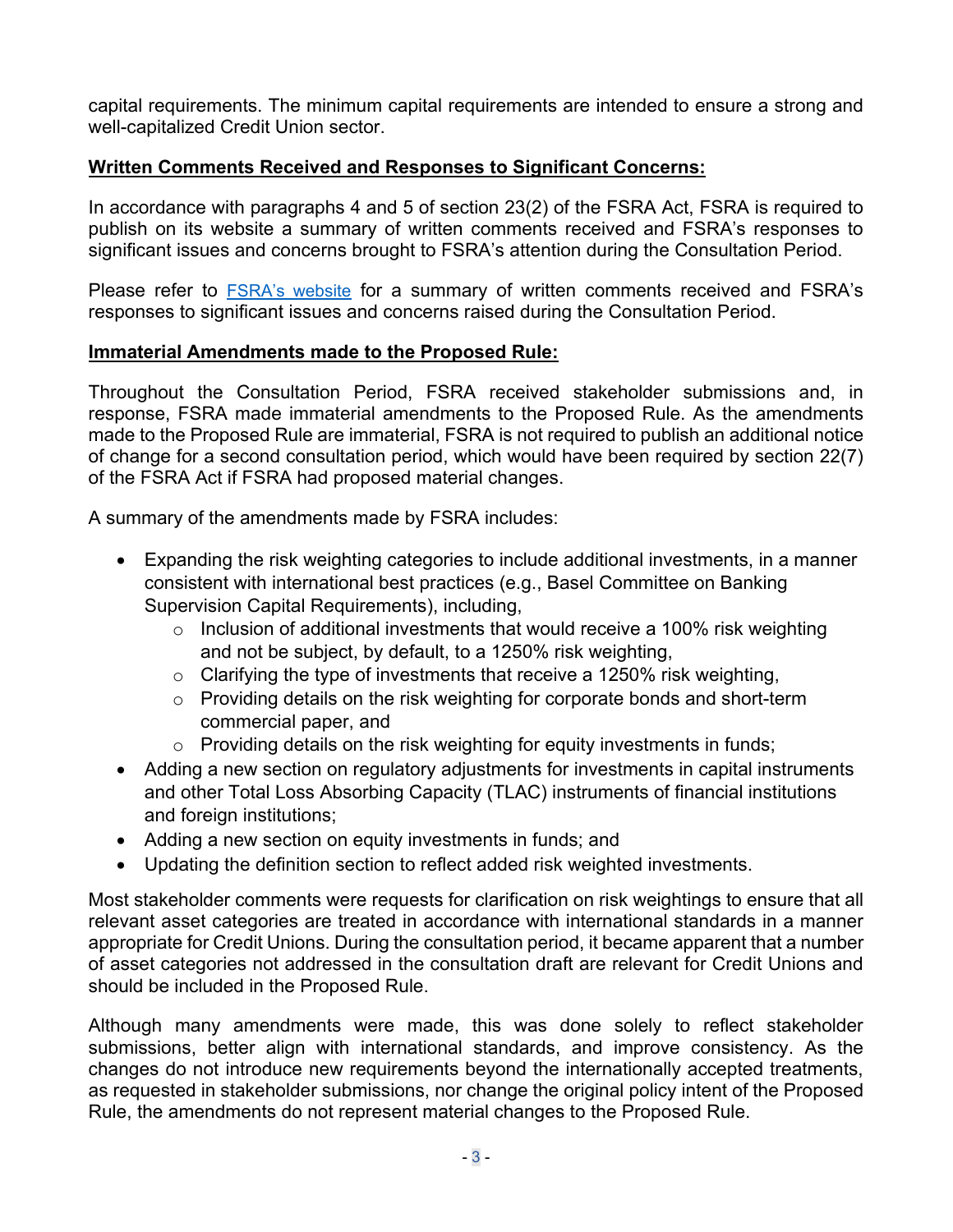# **Board Approved Rule:**

The Board Approved Rule in English is attached as Appendix A, and the Board Approved Rule in French is attached as Appendix B.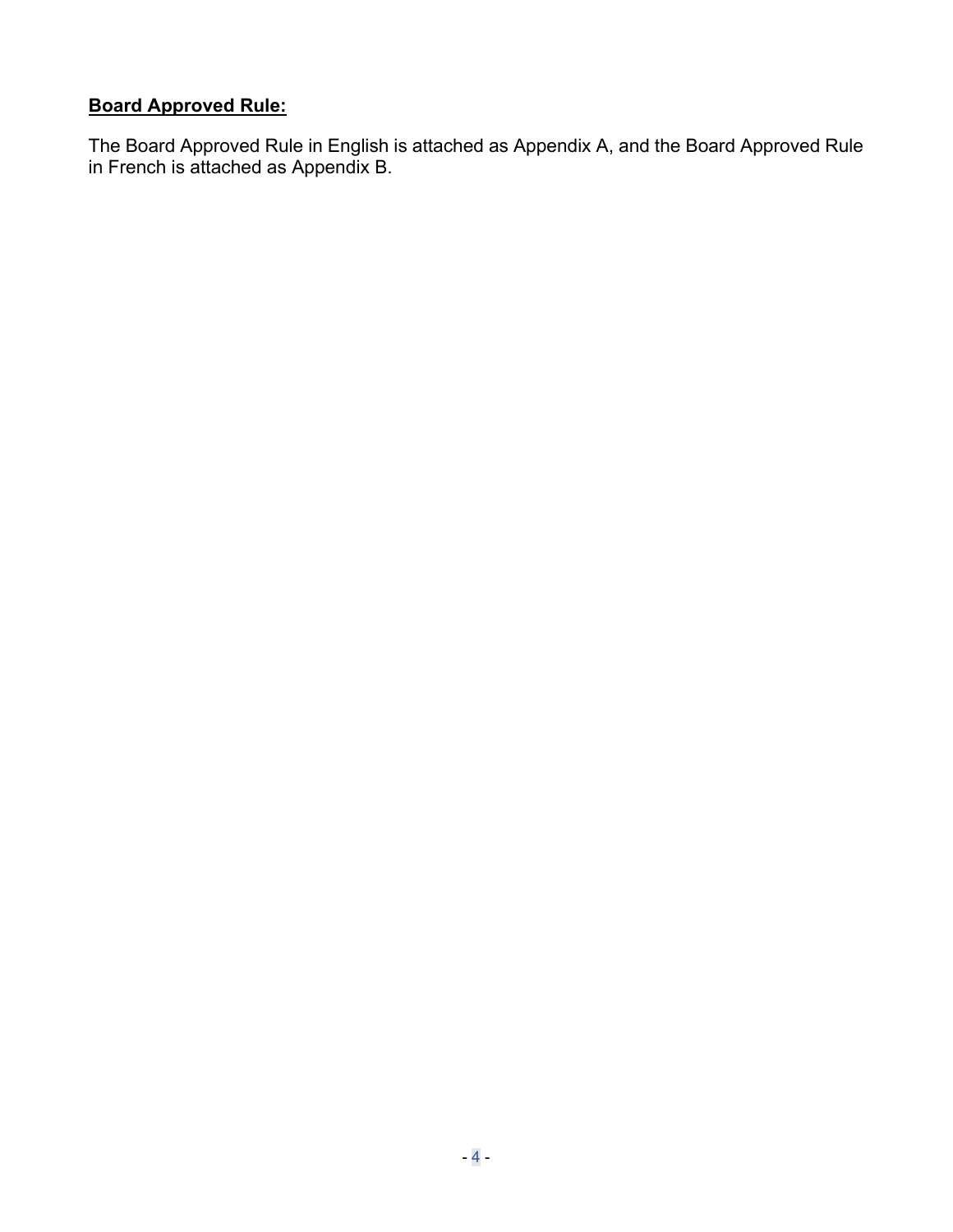### **FINANCIAL SERVICES REGULATORY AUTHORITY OF ONTARIO**

### **Rule 2021 – 002**

### **Capital Adequacy Requirements for Credit Unions and Caisses Populaires**

#### **1. Interpretation**

- 1(1) In this Rule,
	- (i) "Act" means the *Credit Unions and Caisses Populaires Act, 2020*;
	- (ii) "agricultural loan" has the meaning given to it in **[Ontario regulation xx-xxx (***General***)]**;
	- (iii) "appropriate" in respect of a credit union means appropriate for the structure, size, complexity, risk profile and capital risk exposures of a credit union;
	- $(iv)$  "capital conservation buffer ratio" has the meaning given to it in subsection  $3(7)$ ;
	- $(v)$  "capital conservation buffer" has the meaning given to it in subsection  $3(6)$ ;
	- (vi) "capital instruments" includes common stock and all other types of direct, indirect or synthetic capital instruments, including subordinated debt, but excludes other TLAC instruments;
	- (vii) "CMHC" means the Canada Mortgage Housing Corporation established under the *Canada Mortgage and Housing Corporation Act* (Canada);
	- (viii) "commercial entity" means any entity that is not a financial institution or a foreign institution;
	- (ix) "commercial loan" has the meaning given to it in **[Ontario regulation xx-xxx (***General***)]**;
	- (x) "current loan to value ratio" means, for a credit union's reverse mortgage exposure, the reverse mortgage exposure divided by: (a) where the most recent appraisal of the residential property is greater than the original appraisal, the greater of the original appraised value or eighty per cent (80%) of the most recent appraised value of the residential property; or (b) where the most recent appraisal is less than the original appraisal, the most recent appraised value of the residential property;
	- (xi) "D-SIFI" means a financial institution that has been designated as a domestic systemically important financial institution by its regulator;
	- (xii) "designated credit rating organization" has the meaning given to it in the *Securities Act*;
	- (xiii) "excluded liability" for a G-SIFI means each of the following:
		- (a) insured deposit,
		- (b) sight deposit and deposit with an original maturity of less than one year,
		- (c) liability arising from a derivative,
		- (d) debt instrument with a derivative-linked feature, such as a structured note,
		- (e) liability arising other than through a contract, such as a tax liability,
		- (f) liability that ranks ahead of the senior unsecured creditors of the G-SIFI under applicable insolvency and bankruptcy laws, and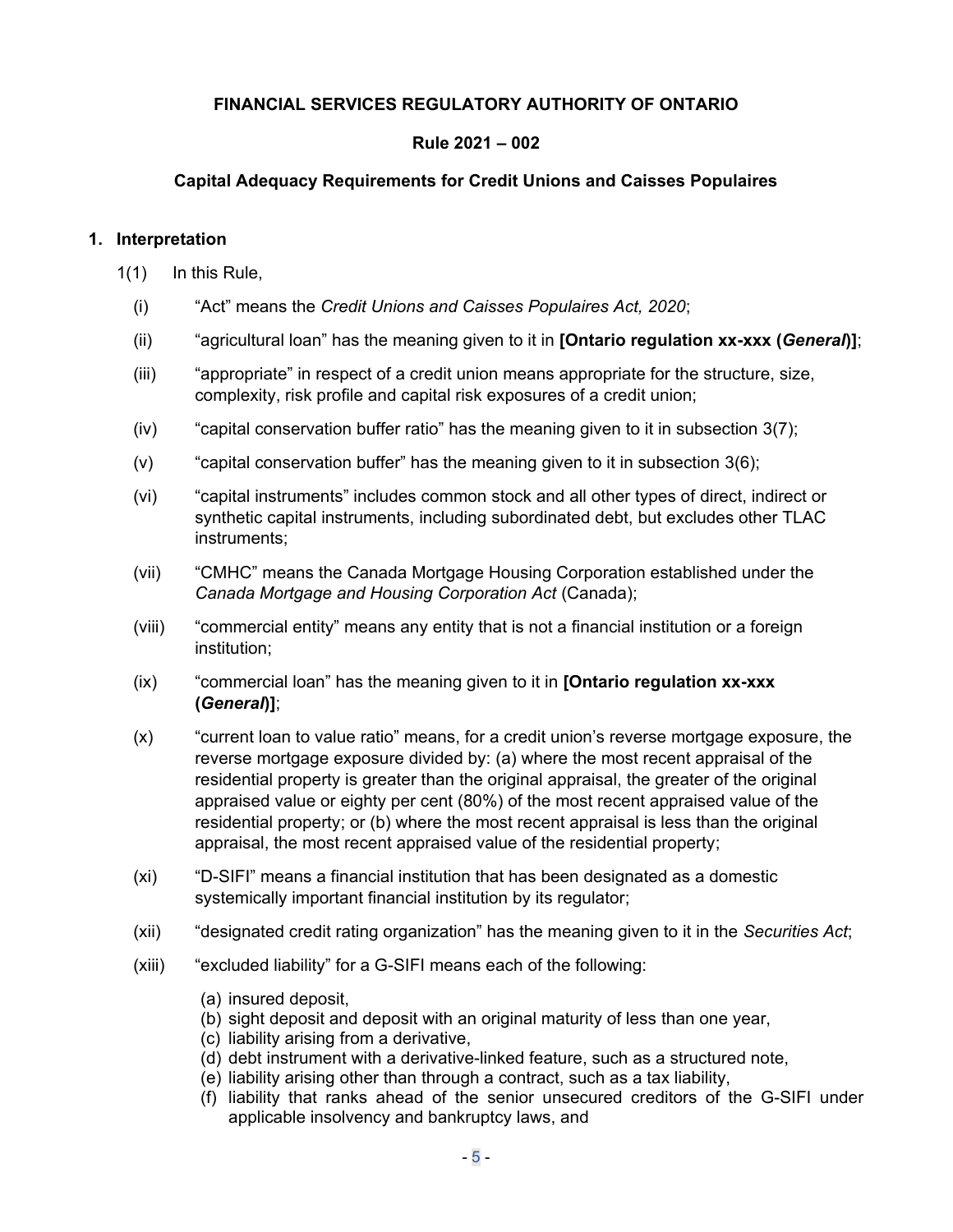- (g) any liability that, under the laws governing the G-SIFI, are excluded from bail-in or cannot be written down or converted into equity by the resolution authority for the G-SIFI without giving rise to material risk of successful legal challenge or valid compensation claims;
- (xiv) "expanded TLAC instrument" means an instrument issued by a G-SIFI in a jurisdiction that allows the G-SIFI to recognize an instrument ranking *pari passu* to the G-SIFI's excluded liabilities as an external TLAC instrument because of a subordination exception;
- (xv) "financial technology investment" means an investment in an entity that has, as its purpose, the enabling of financial innovation using technology that could result in new business models, applications, processes or products with an associated material effect on financial markets and institutions and the provision of financial services;
- (xvi) "foreign institution" means an entity that is: (a) engaged in the business of banking, the trust, loan or insurance business, the business of a cooperative credit society or the business of dealing in securities or is otherwise engaged primarily in the business of providing financial services, and (b) incorporated or formed otherwise than by, or under, an Act of the Parliament of Canada or of the legislature of a province;
- (xvii) "G-SIFI" means a financial institution or foreign institution that has been designated as globally systemically important by the Financial Stability Board;
- (xviii) "guarantee" means a guarantee and includes a letter of credit;
- (xix) "indirect" with regard to an investment of a credit union, means exposures or part of exposures that, if a direct holding loses its value, will result in a loss to the credit union substantially equivalent to the loss in the value of the direct holding, including an investment in a mutual fund that is a pass-through security;
- (xx) "insurer" means an insurer licensed under the *Insurance Act*;
- (xxi) "internal capital adequacy assessment process" means the internal capital adequacy assessment process specified in section [17;](#page-32-0)
- (xxii) "investment" in section [7](#page-15-0) includes a direct, indirect or synthetic holding of capital instruments or other TLAC instruments;
- (xxiii) "leverage ratio" has the meaning given to it in section [16;](#page-31-0)
- (xxiv) "local community investment" means an investment of capital, credit or other funds to an organization that provides essential community products or services, such as safe and affordable housing, job opportunities, education, healthcare, financial counselling, and child-care in the communities where members reside;
- (xxv) "minimum capital conservation buffer ratio" has the meaning given to it in subsection [3\(8\);](#page-9-0)
- (xxvi) "minimum leverage ratio" has the meaning given to it in subsection [3\(12\)](#page-9-0);
- (xxvii) "minimum Tier 1 capital ratio" has the meaning given to it in subsection [3\(3\)](#page-9-0);
- (xxviii) "minimum total capital ratio" has the meaning given to it in subsection [3\(5\);](#page-9-0)
- (xxix) "minimum total supervisory capital ratio" has the meaning given to it in subsection [3\(10\)](#page-9-0);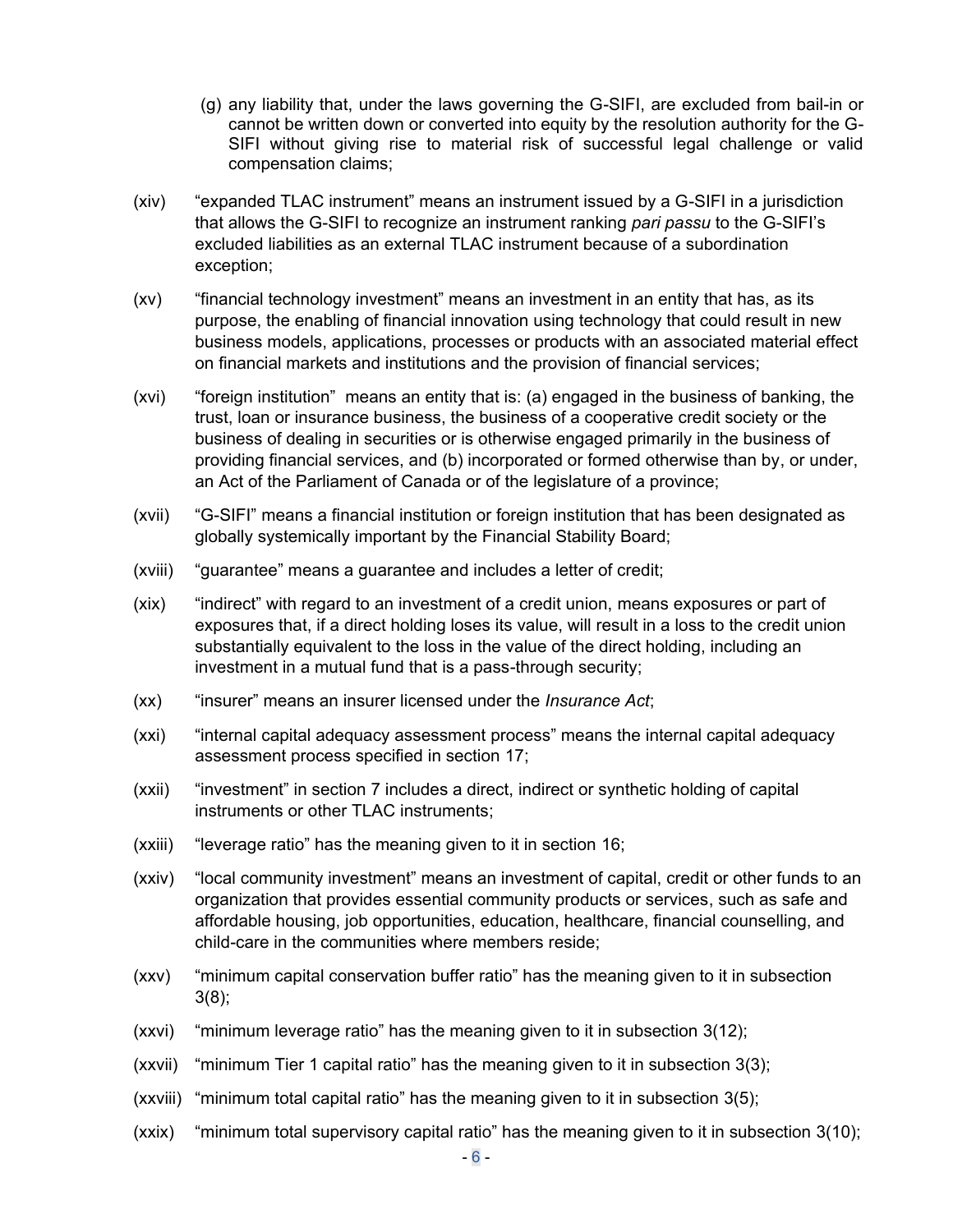- (xxx) "net long" with regard to an investment by a credit union, means a gross long position less the short positions in the same underlying exposure where the maturity of the short position either matches the maturity of the long position or has a residual maturity of at least one year;
- (xxxi) "other TLAC instrument" means,
	- (a) a direct, indirect, or synthetic investment in a TLAC instrument of a G-SIFI, D-SIFI or P-SIFI that does not otherwise qualify as regulatory capital for the issuing G-SIFI, D-SIFI or P-SIFI,
	- (b) a direct, indirect, or synthetic investment in a TLAC instrument of a G-SIFI, D-SIFI or P-SIFI resolution entity that does not otherwise qualify as regulatory capital of the issuing G-SIFI, D-SIFI or P-SIFI, except for instruments included in subsection [4\(2\)](#page-10-0), and
	- (c) an instrument issued by a resolution entity that ranks *pari passu* to any TLAC instrument included in (b) with the exception of,
		- (i) each excluded liability, and
		- (ii) each instrument ranking *pari passu* with instruments eligible to be recognized as TLAC instruments because of a subordination exception;
- (xxxii) "personal loan" has the meaning given to it in **[Ontario regulation xx-xxx (***General***)]**;
- (xxxiii) "public sector enterprise" means a municipality or any entity directly and wholly owned by a government, including a school board, hospital, university or social service program that receives, as its primary source of funding, regular financial support from government;
- (xxxiv) "P-SIFI" means a financial institution that has been designated as a provincial systemically important financial institution by its provincial regulator;
- (xxxv) "residential mortgage loan" has the meaning given to it in **[Ontario regulation xx-xxx (***General***)]**;
- (xxxvi) "residential property" has the meaning given to it in **[Ontario regulation xx-xxx (***General***)]**;
- (xxxvii) "resolution entity" means the entity used to effect the resolution of a G-SIFI, D-SIFI or P-SIFI;
- (xxxviii) "reverse mortgage" means a non-recourse loan, secured by a residential property, that has no defined term and no monthly repayment of principal and interest whose principal amount grows with time, as interest is accrued and deferred, and which is generally repaid from the net proceeds of the sale of the residential property after the borrower has vacated the residential property for the lesser of the fair market value of the residential property at the time it is sold and the amount of the loan;
- (xxxix) "reverse mortgage exposure" means all advances, plus accrued interest and fifty per cent (50%) of undrawn amounts, net of specific allowances, on a reverse mortgage;
- (xl) "risk weighted assets" has the meaning given to it in section [10](#page-18-0);
- (xli) "senior management" means the following members of management:
	- (a) the chief executive officer of a credit union,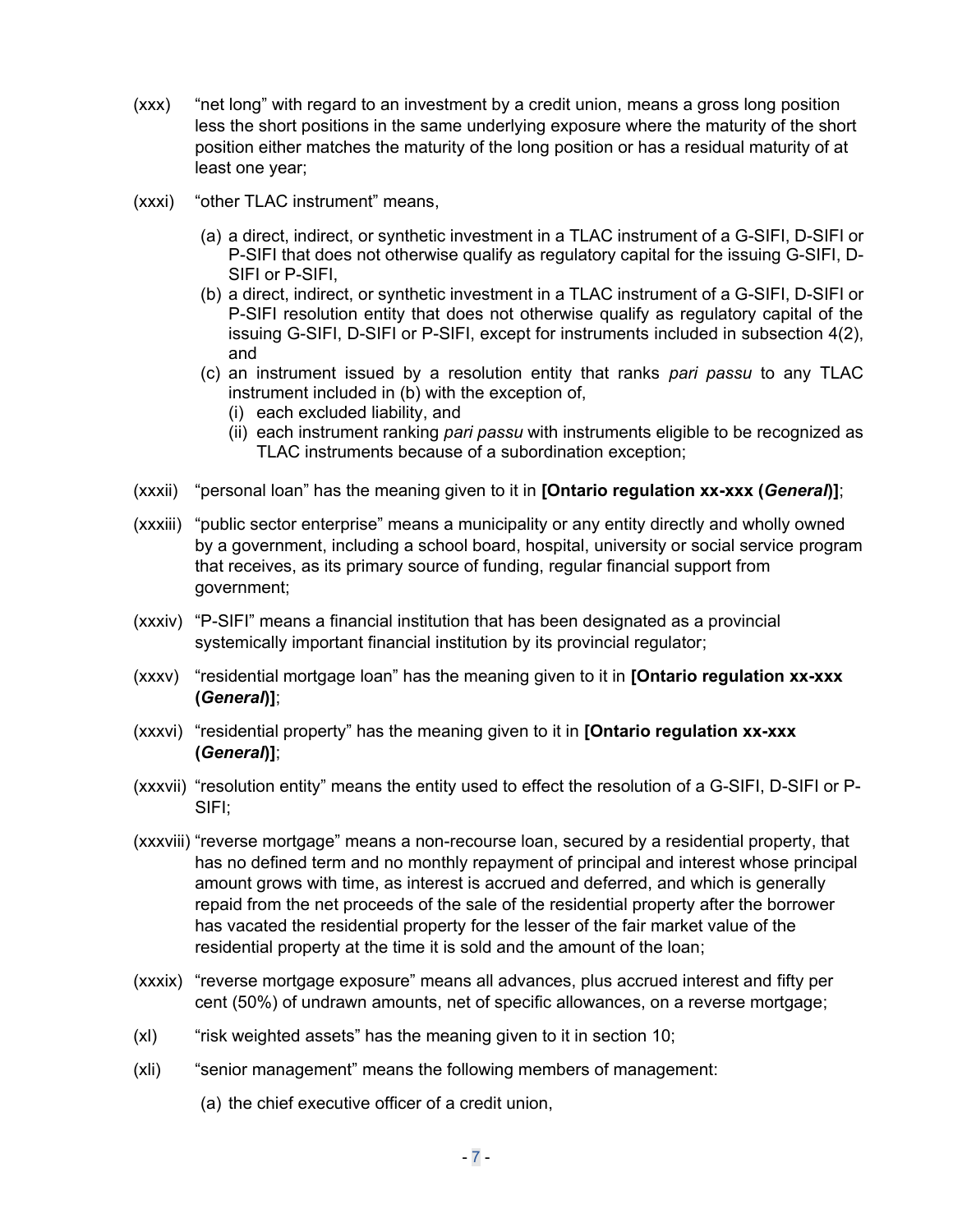- (b) individuals who are responsible for the overall management of a material business or function of a credit union, including that of a subsidiary,
- (c) the heads of the oversight functions of a credit union,
- (d) other executives who have a functional reporting line directly to the board or chief executive officer of a credit union, and
- (e) any other individuals that the board of a credit union designates to be part of that credit union's senior management;
- (xlii) "significant investment" means, (a) in the case of an entity that is a corporation, if the credit union and any entities controlled by the credit union beneficially own, in total, (i) voting shares of the corporation carrying more than ten per cent (10%) of the voting rights attached to all of the outstanding voting shares of the corporation, or (ii) shares of the corporation representing more than twenty per cent (25%) of the shareholders' equity of the corporation; and (b) in the case of an entity that is unincorporated, if the aggregate of any ownership interests into which the entity is divided, however designated, that are beneficially owned by the credit union and any entities controlled by the credit union exceeds 25 per cent (25%) of all the ownership interests into which the entity is divided;
- (xliii) "stress testing program" means the stress testing policies and procedures specified in paragraph [17\(3\)\(ix\)](#page-33-0);
- (xliv) "subordination exception" means that the subordination requirement does not apply if,
	- (a) the amount of excluded liabilities on the balance sheet of the resolution entity that rank *pari passu* or is subordinate to the TLAC eligible liabilities does not exceed five per cent (5%) of the resolution entity's eligible external TLAC,
	- (b) the resolution authority of the G-SIFI has the authority to differentiate among *pari passu* creditors in resolution,
	- (c) differentiation in resolution in favour of the excluded liabilities would not give rise to a material risk of successful legal challenge or valid compensation claims, and
	- (d) the absence of the subordination requirement does not have a material adverse impact on resolvability;
- (xlv) "subordination requirement" means that a G-SIFI's TLAC instrument must be,
	- (a) contractually subordinated to excluded liabilities on the balance sheet of the resolution entity,
	- (b) is subordinate in the statutory creditor hierarchy to excluded liabilities on the balance sheet of the resolution entity, or
	- (c) issued by a resolution entity, which does not have any excluded liabilities on its balance sheet, and rank *pari passu* or is subordinate to TLAC-eligible instruments on its balance sheet;
- (xlvi) "synthetic" with regard to an investment of a credit union, means if: (i) the credit union invests in the capital of an entity that it does consolidate and is aware that this entity has an investment in the capital of a financial institution or foreign institution, (ii) the credit union enters into a total return swap on capital instruments of another financial institution or foreign institution, (iii) the credit union provides a guarantee or credit protection to a third party in respect of the third party's investments in the capital instruments of another financial institution or foreign institution, (iv) the credit union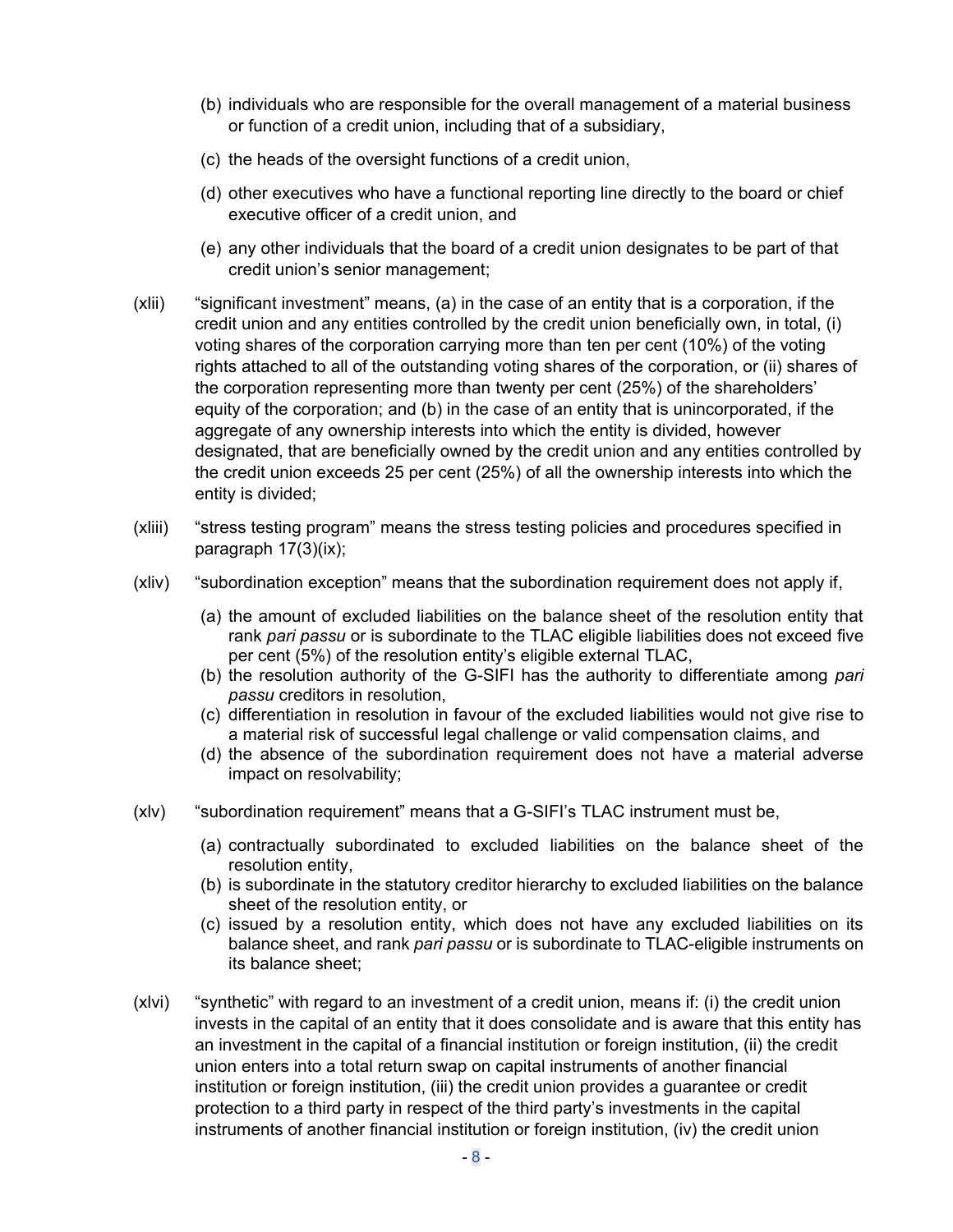<span id="page-8-0"></span>owns a call option or has written a put option on the capital instruments of another financial institution or foreign institution, or (v) the credit union has entered into a forward purchase agreement on the capital of another financial institution or foreign institution;

- (xlvii) "Tier 1 capital" has the meaning given to it in subsection [5\(1\)](#page-10-0);
- (xlviii) "Tier 1 capital ratio" has the meaning given to it in subsection [3\(2\)](#page-9-0);
- (xlix) "Tier 2 capital" has the meaning given to it in subsection  $6(1)$ ;
- (l) "TLAC" means total loss absorbing capacity;
- (li) "TLAC instrument" means a share, subordinated indebtedness or debt obligation of a G-SIFI, D-SIFI or P-SIFI that can be converted, in whole or in part, into a common share or a security that is Tier 1 capital of the G-SIFI, D-SIFI or P-SIFI, or any of its affiliates, pursuant to the terms of the instrument or the laws that apply to the G-SIFI, D-SIFI or P-SIFI if the regulator of the financial institution determines and makes an announcement that the financial institution is no longer viable;
- (lii) "total assets" has the meaning given to it in section [9;](#page-18-0)
- (liii) "total capital ratio" has the meaning given to it in subsection [3\(4\)](#page-9-0); and
- (liv) "total supervisory capital ratio" has the meaning given to it in subsection [3\(9\)](#page-9-0).
- 1(2) In addition to subsection 1(1), if a term or phrase used in this Rule is defined in the Act, that definition applies for the purposes of this Rule.

#### **2. Scope**

- 2(1) In this Rule, unless stated otherwise and except as specified by the Chief Executive Officer pursuant to subsection 177(5) of the Act, the amount of an asset or liability is its value as it would appear in the consolidated financial statements of the credit union if the financial statements were prepared as of the date of calculation.
- 2(2) This Rule applies to every credit union in determining whether it has adequate and appropriate forms of capital, and requires the assets and liabilities of the credit union, its affiliates and its subsidiaries to be considered on a consolidated basis, except for any subsidiary that is,
	- (i) an insurer; or
	- (ii) a financial institution, the leverage of which, in the opinion of the Authority, is not appropriate for a credit union.

#### **3. Minimum Capital Ratios, Capital Conservation Buffer Ratio and Leverage Ratio**

- 3(1) In accordance with section 77 of the Act, a credit union must always maintain sufficient capital,
	- (i) to support the prudent operations of the credit union;
	- (ii) to support the risk profile of the credit union;
	- (iii) to align with the credit union's stress testing program and internal capital adequacy assessment process;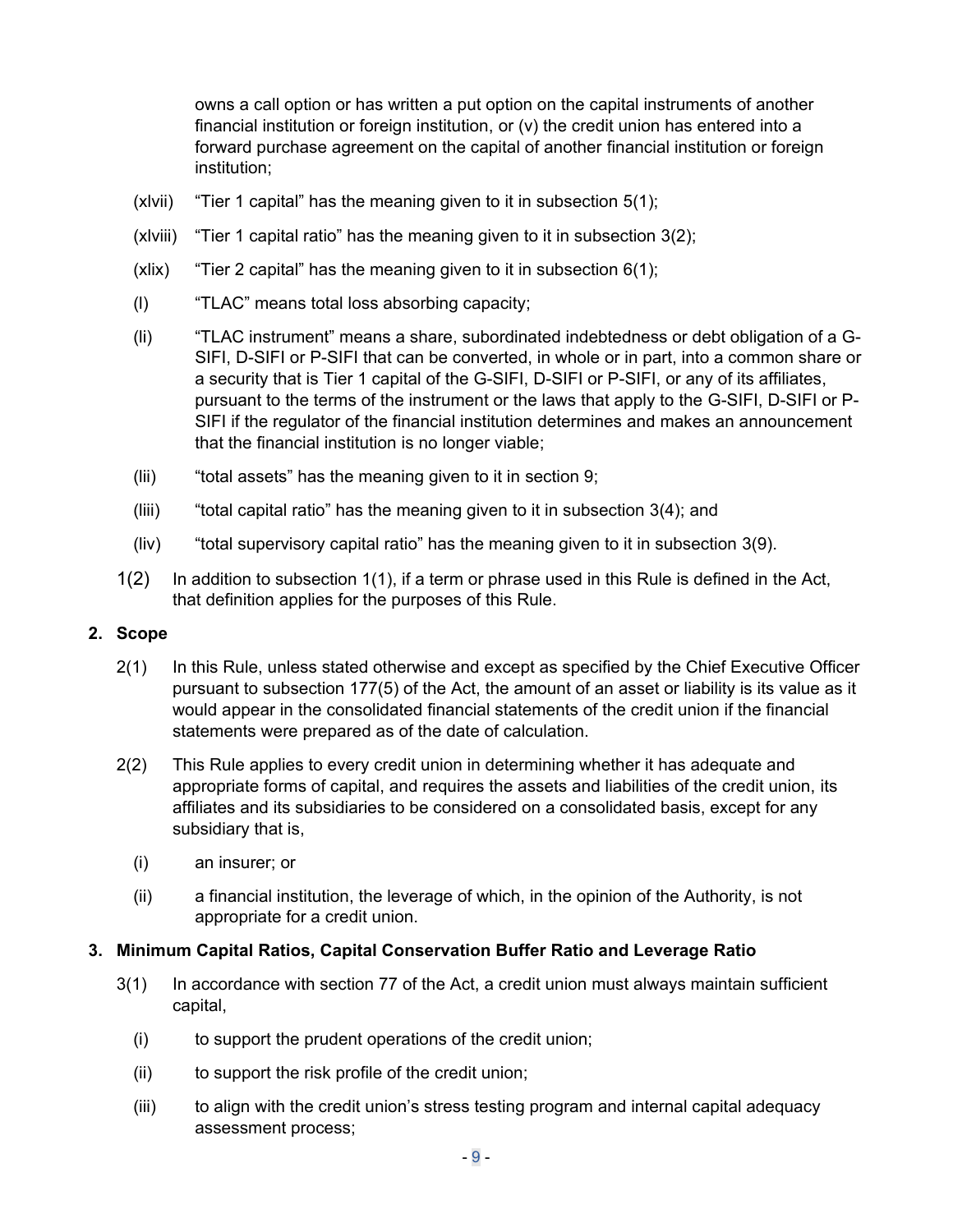- <span id="page-9-0"></span> $(iv)$  for the credit union's Tier 1 capital ratio to be equal to or greater than the minimum Tier 1 capital ratio;
- $(v)$  for the credit union's total capital ratio to be equal to or greater than the minimum total capital ratio;
- (vi) for the credit union's capital conservation buffer ratio to be equal to or greater than the minimum capital conservation buffer ratio;
- (vii) for the credit union's total supervisory capital ratio to be equal to or greater than the minimum total supervisory capital ratio; and
- (viii) for the credit union's leverage ratio to be equal to or greater than the minimum leverage ratio.
- 3(2) Tier 1 capital ratio means Tier 1 capital expressed as a percentage of risk weighted assets.
- 3(3) Minimum Tier 1 capital ratio means a Tier 1 capital ratio of six and one half per cent (6.5%) that includes retained earnings equal to or greater than three per cent (3.0%) of the credit union's risk weighted assets unless,
	- (i) the credit union has been incorporated for less than 6 years, or
	- (ii) the Chief Executive Officer has granted a variation from this requirement pursuant to section 80 of the Act.
- 3(4) Total capital ratio means the sum of Tier 1 capital and Tier 2 capital expressed as a percentage of risk weighted assets.
- 3(5) Minimum total capital ratio means a total capital ratio of eight per cent (8.0%).
- 3(6) Capital conservation buffer means Tier 1 capital in excess of the Tier 1 capital required for a credit union to meet its minimum Tier 1 capital ratio.
- 3(7) Capital conservation buffer ratio means the capital conservation buffer expressed as a percentage of risk weighted assets.
- 3(8) Minimum capital conservation buffer ratio means a capital conservation buffer ratio of two and one half per cent (2.5%).
- 3(9) Total supervisory capital ratio means the sum of Tier 1 capital, including the capital conservation buffer, and Tier 2 capital of the credit union, expressed as a percentage of risk weighted assets.
- 3(10) Minimum total supervisory capital ratio means a total supervisory capital ratio of ten and one half per cent (10.5%).
- 3(11) Leverage ratio means the leverage ratio of a credit union calculated pursuant to section [16.](#page-31-0)
- 3(12) Minimum leverage ratio means a leverage ratio of three per cent (3.0%).
- $3(13)$  The amount of each minimum requirement contained in paragraphs  $3(1)(iv)$  to  $3(1)(v)$  and subsections 3(3), 3(5), 3(8), 3(10) and 3(12) is set out in Table 1.

### **Table 1 – Ratios**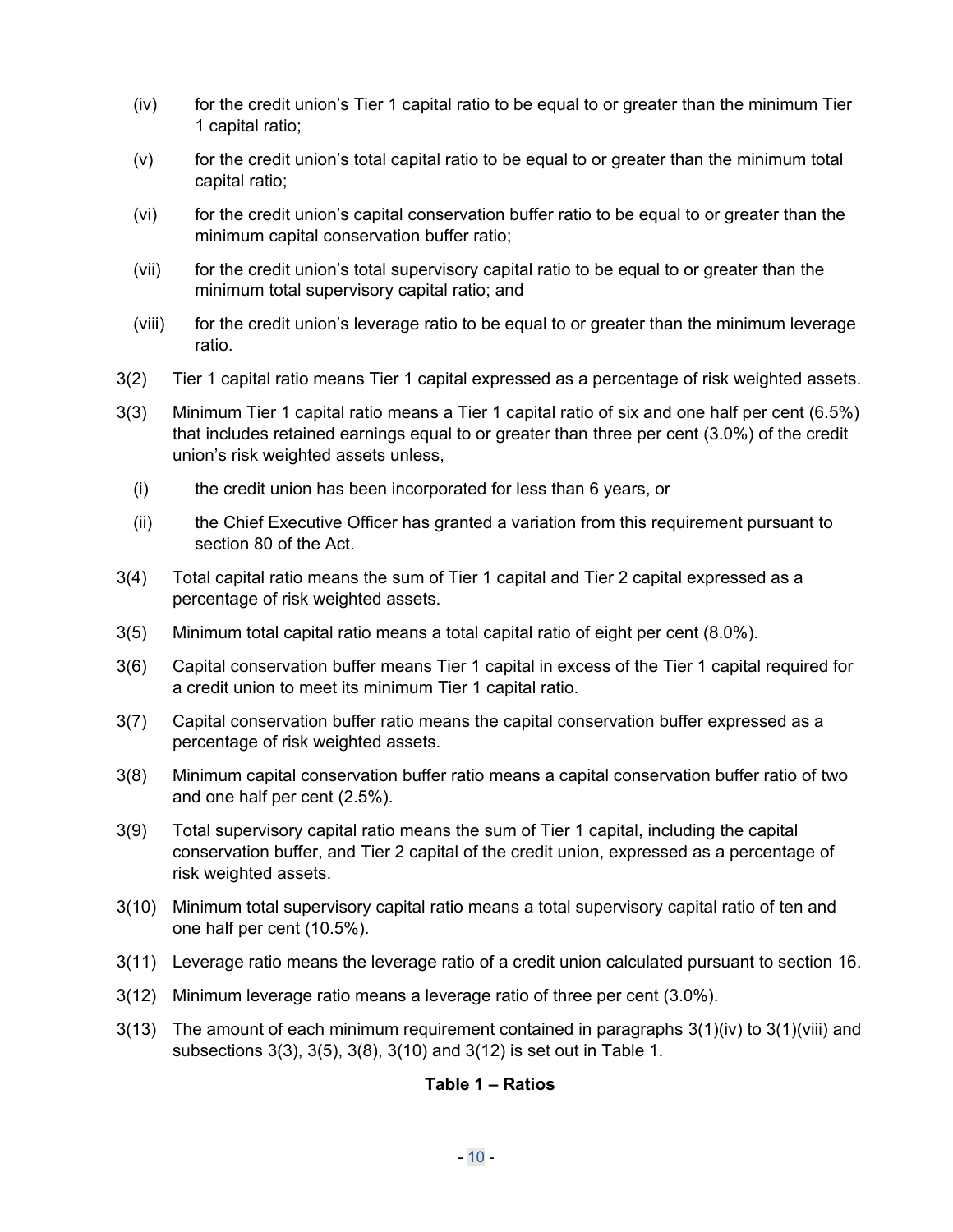<span id="page-10-0"></span>

| Minimum Tier 1 capital ratio              | 6.5%    |
|-------------------------------------------|---------|
| Minimum total capital ratio               | 8.0%    |
| Minimum capital conservation buffer ratio | 2.5%    |
| Minimum total supervisory capital ratio   | 10.5%   |
| Minimum leverage ratio                    | $3.0\%$ |

### **4. Regulatory Adjustments to Capital**

- 4(1) A security that a financial institution or foreign institution can no longer count as a TLAC instrument because it has a residual maturity of less than one year can be used by the investing credit union as an other TLAC instrument for the purpose of calculating the regulatory adjustments to the credit union's Tier 1 capital or Tier 2 capital in this Rule.
- 4(2) A credit union may recognize as an other TLAC instrument a portion of an expanded TLAC instrument equal to the funding issued by the resolution entity that ranks *pari passu* with excluded liabilities and that is recognized as an external TLAC Instrument by the resolution entity divided by the funding issued by the resolution entity that ranks *pari passu* with excluded liabilities and that would be recognized as an external TLAC instrument if the subordination requirement was not applied
- 4(3) A credit union must calculate the value of its holdings of other TLAC instruments based on the latest available public information provided by the issuing G-SIFI, D-SIFI or P-SIFI or resolution entity on the proportion to be used.
- 4(4) All deductions from Tier 1 capital pursuant to subsection [5\(5\)](#page-12-0) and to Tier 2 capital pursuant to subsection [6\(3\)](#page-13-0) are deemed to have a risk-weight of zero per cent (0%) in Table 2 when calculating a credit union's credit risk pursuant to section [11.](#page-19-0)
- 4(5) Except for shares referred to in paragraph [5\(5\)\(ix\)](#page-13-0), a credit union must not remove from Tier 1 capital unrealized gains or losses on assets or liabilities that are measured at fair value for accounting purposes.

### **5. Tier 1 Capital**

- $5(1)$  The Tier 1 capital of a credit union is the amount calculated using the formula,  $A B$ .
- 5(2) "A" in the formula in subsection 5(1) is the sum of the following amounts as they would appear in the financial statements of the credit union, if the financial statements were prepared as of the date of the calculation,
	- (i) retained earnings;
	- (ii) retained surpluses including contributed surplus;
	- (iii) membership shares;
	- (iv) patronage shares, other than patronage shares that are redeemable within the following 12-month period;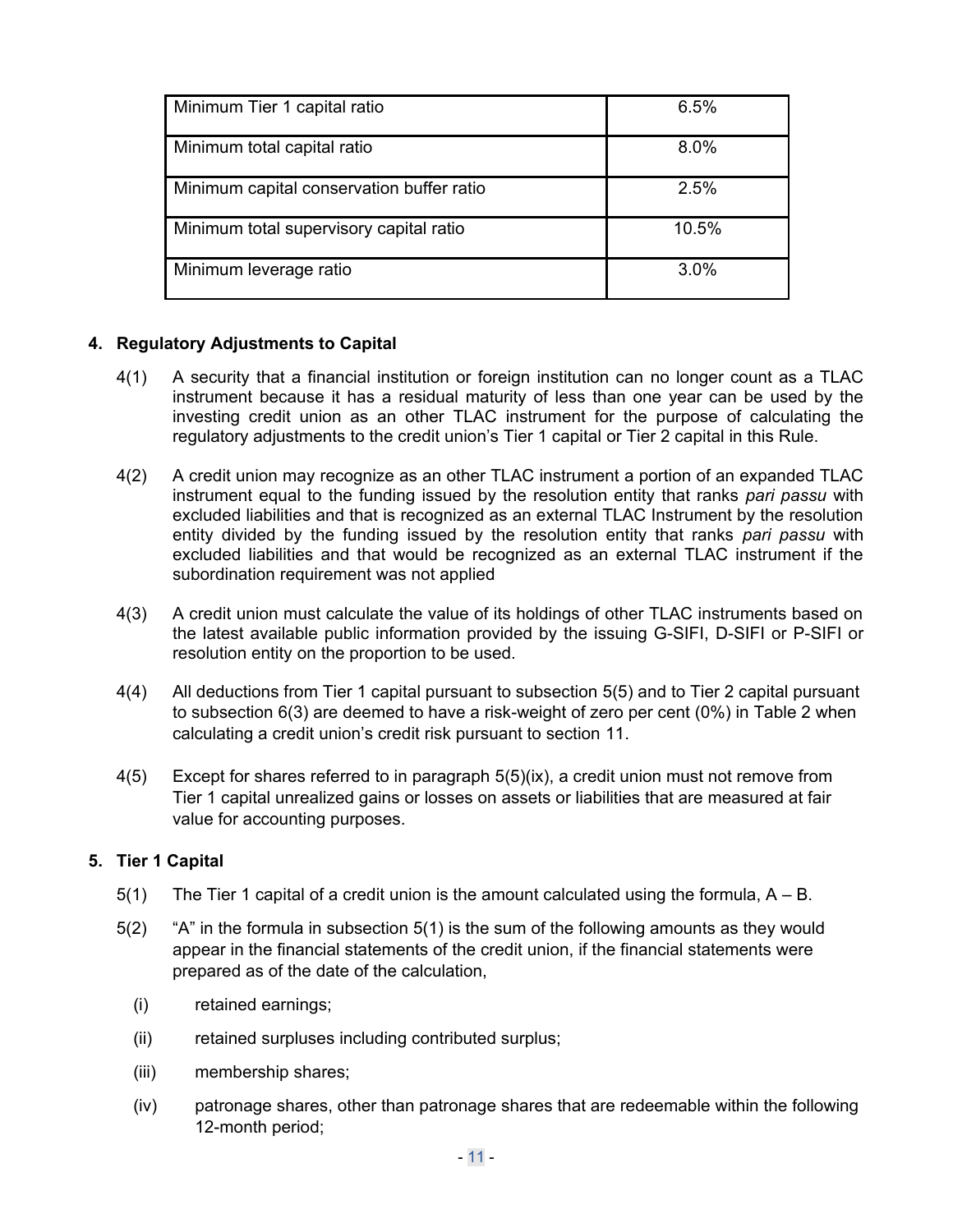- <span id="page-11-0"></span> $(v)$  investment shares that satisfy the criteria in subsection 5(3) or [5\(4\),](#page-12-0) other than investment shares that are redeemable within the following 12-month period; and
- (vi) accumulated other comprehensive income.
- $5(3)$  Investment shares for the purposes of paragraph  $5(2)(v)$  are shares, other than membership shares or patronage shares, that must,
	- (i) be issued by the credit union;
	- (ii) be paid in full by the holder;
	- (iii) in the event of the insolvency, bankruptcy or winding up of the credit union, be subordinate in right of payment to all subordinated indebtedness, deposits and all other liabilities of the credit union except those that, by their terms, rank equally with or are subordinated to the shares;
	- (iv) be neither secured nor covered by a guarantee of the credit union, a subsidiary or an affiliate of the credit union or by any other arrangement that effectively decreases the share's subordination described in paragraph 5(3)(iii);
	- (v) not require the credit union to redeem or purchase the shares for cancellation;
	- (vi) not be redeemable or purchasable for cancellation by the credit union in the first five years after the shares have been issued, except upon the death or expulsion from the credit union of the holder;
	- (vii) not require the credit union to redeem, purchase or otherwise acquire the shares at a rate of more than ten per cent (10%) of the outstanding shares of that class of shares during any one-year period;
	- (viii) only be redeemed or purchased for cancellation by the credit union if,
		- (a) the shares are replaced with capital, including retained earnings, that qualifies as Tier 1 capital and is of the same quality or of better quality than the shares it is replacing, and
		- (b) the shares are replaced on conditions that do not use a significant amount of retained earnings given the income capacity of the credit union, or
		- (c) the credit union can demonstrate to the Authority that the capital of the credit union will be substantially above the minimum ratios in section [3](#page-8-0) after the shares are redeemed or purchased for cancellation;
	- (ix) not contain any right, privilege, restriction or condition or be subject to any other arrangement which provides an incentive for the credit union to redeem or purchase the shares for cancellation;
	- (x) not be sold in a way that creates an expectation that the shares will be redeemed or purchased for cancellation by the credit union in the first five years after the shares have been issued, except upon the death or expulsion from the credit union of the holder;
	- (xi) not give holders the right to convert the shares into, or exchange the shares for, shares of any class of shares other than a class of investment shares;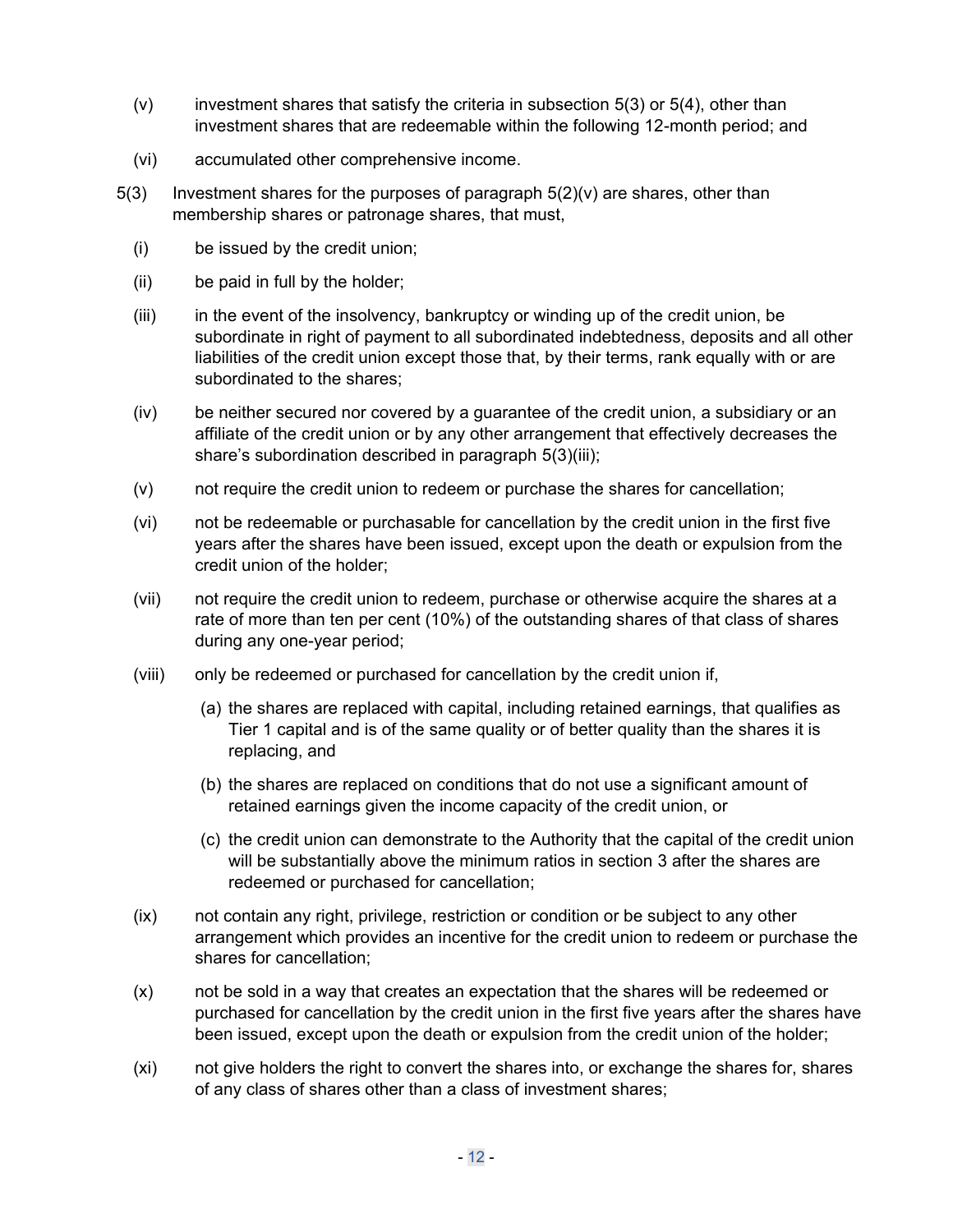- <span id="page-12-0"></span>(xii) not contain any right, privilege, restriction or condition that entitles the holder to any payment or distribution by the credit union, including dividends, unless the board declares, at its discretion, a dividend under subsection 57(1) of the Act;
- (xiii) not contain any right, privilege, restriction or condition that allows the holder, if the credit union does not make a payment or distribution to the holder,
	- (i) to compel the credit union to redeem or purchase the shares for cancellation, or
	- (ii) to impose any restriction on the credit union other than restricting the right of the board of the credit union to declare dividends or patronage returns on membership shares or patronage shares;
- (xiv) not contain any right, privilege, restriction or condition related to dividends that depends upon or varies because of the credit rating or financial condition of the credit union; and
- (xv) not have been purchased,
	- (a) by the credit union or any subsidiary or affiliate of the credit union, or
	- (b) with funding provided directly or indirectly by the credit union;
- 5(4) Shares issued by a credit union prior to this Rule coming into force that were Tier 1 capital of the credit union pursuant to paragraph 5 of the definition of "E" in subsection 17(2) and subsection 17(4) of Ontario Regulation 237/09 are investment shares for the purposes of paragraph [5\(2\)\(v\).](#page-11-0)
- 5(5) "B" in the formula in subsection [5\(1\)](#page-10-0) is the sum of the following amounts as they would appear in the financial statements of the credit union, if the financial statements were prepared as of the date of the calculation,
	- (i) goodwill;
	- (ii) deferred tax assets, except those arising from temporary differences (such as those relating to the carry forward of unused tax losses, or unused tax credits);
	- (iii) deferred tax assets arising from temporary differences that do not depend on the future profitability of the credit union and are in excess of ten per cent (10%) of "A" as determined in subsection [5\(2\)](#page-10-0);
	- (iv) mortgage servicing rights, including those related to consolidated subsidiaries, subsidiaries deconsolidated pursuant to subsection [2\(2\),](#page-8-0) and the proportional share of mortgage servicing rights in joint ventures subject to proportional consolidation or equity method accounting, that are in excess of ten per cent (10%) of "A" as determined in subsection [5\(2\)](#page-10-0);
	- (v) the amount by which identified intangible assets, other than goodwill, that have been purchased directly or acquired in conjunction with or arising from the acquisition of a business, including trademarks, core deposit intangibles, mortgage servicing rights and purchased credit card relationships, exceed five per cent (5%) of the amount of "A" as determined in subsection [5\(2\)](#page-10-0);
- (vi) any increase in equity capital resulting from securitization transactions (such as capitalized future margin income or gains on sale) but excluding any increases from mortgage-backed securities that are guaranteed by the CMHC and secured against residential mortgage loans;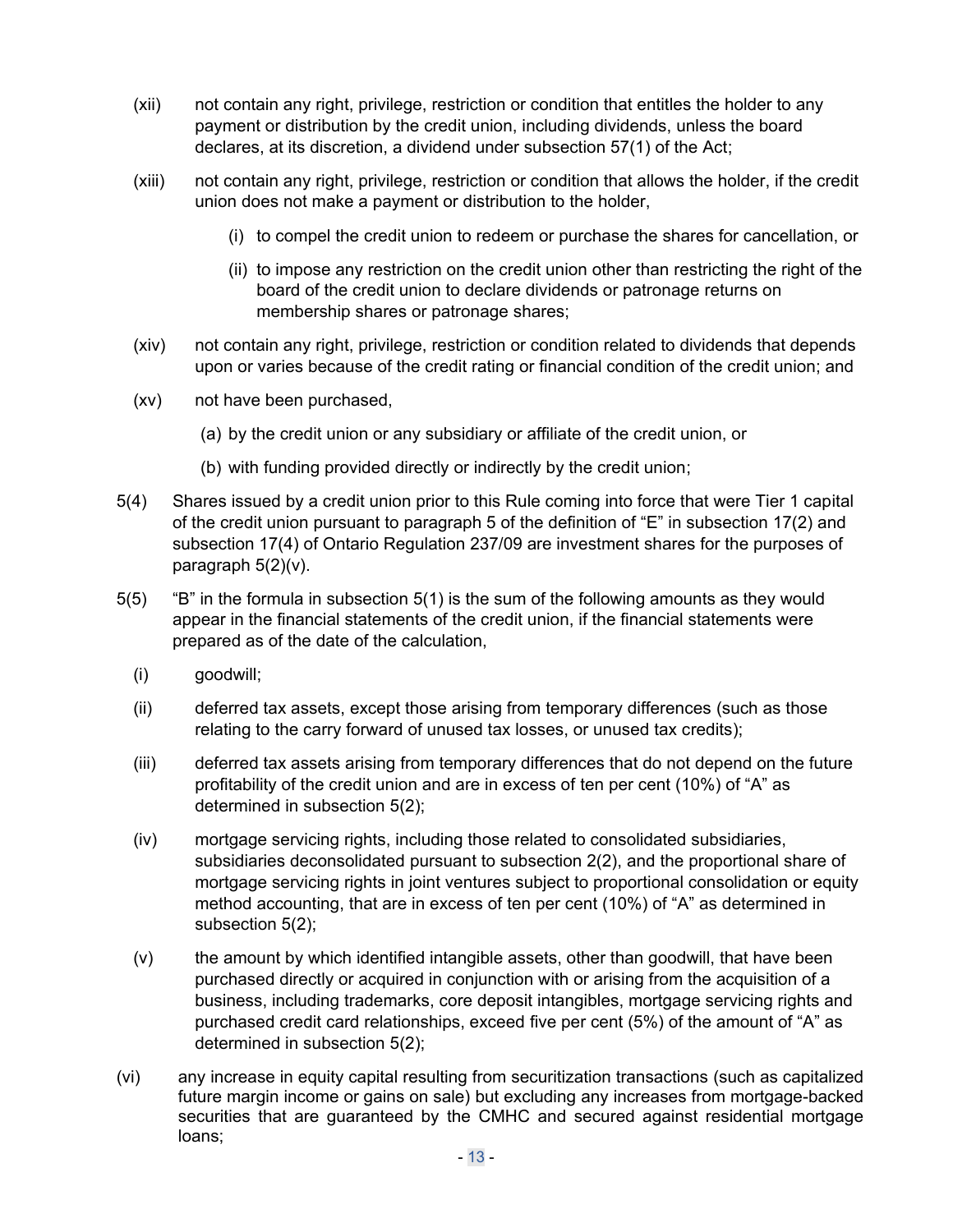- <span id="page-13-0"></span>(vii) cumulative gains and losses due to changes in the credit union's credit risk on fair valued financial liabilities;
- (viii) the amount of any defined benefit pension fund that is an asset on the balance sheet of the credit union;
- (ix) shares of the credit union that have been repurchased but not cancelled by the credit union that issued the shares;
- (x) the amount of a reverse mortgage loan that exceeds a loan to value ratio of eighty-five per cent (85%);
- (xi) deductions from Tier 2 capital pursuant to subsection 6(3) in excess of the amount of Tier 2 capital pursuant to subsection 6(2);
- $(xii)$  the portion of the deduction amount determined pursuant to subsection  $7(4)$ ;
- (xiii) property of the credit union that is subject to a security interest that is not authorized by the Act; and
- (xiv) computer software that, as an aggregate, exceeds one per cent (1%) of the credit union's Tier 1 capital.
- 5(6) For the purposes of subsection [5\(5\),](#page-12-0) the following rules apply,
	- (i) provisions or allowances for losses of a general nature must be deducted from the most closely applicable class of assets; and
	- (ii) cash deposits in a financial institution must be offset against overdrafts with the same financial institution.

#### **6. Tier 2 Capital**

- $6(1)$  The Tier 2 capital of a credit union is the amount calculated using the formula,  $C D$ .
- $6(2)$  "C" in the formula in subsection  $6(1)$  is the sum of the following amounts as they would appear in the financial statements of the credit union, if the financial statements were prepared as of the date of the calculation,
	- (i) a general allowance up to one and one quarter per cent (1.25%) of the risk weighted assets of the credit union;
	- (ii) shares issued by the credit union, excluding membership shares, patronage shares and investment shares included in Tier 1 capital, that meet the criteria for inclusion in Tier 2 capital in subsection [6\(6\);](#page-14-0)
	- (iii) subordinated indebtedness issued by the credit union that meets the criteria for inclusion in Tier 2 capital in subsection [6\(6\);](#page-14-0)
	- (iv) other securities issued by the credit union that meet the criteria for inclusion in Tier 2 capital in subsection [6\(6\)](#page-14-0) or [6\(7\)](#page-15-0) that are not included in Tier 1 capital; and
	- (v) patronage shares that are redeemable within the credit union's current fiscal year.
- $6(3)$  "D" in the formula in subsection  $6(1)$  isthe sum of the following amounts as they would appear in the financial statements of the credit union, if the financial statements were prepared as of the date of the calculation,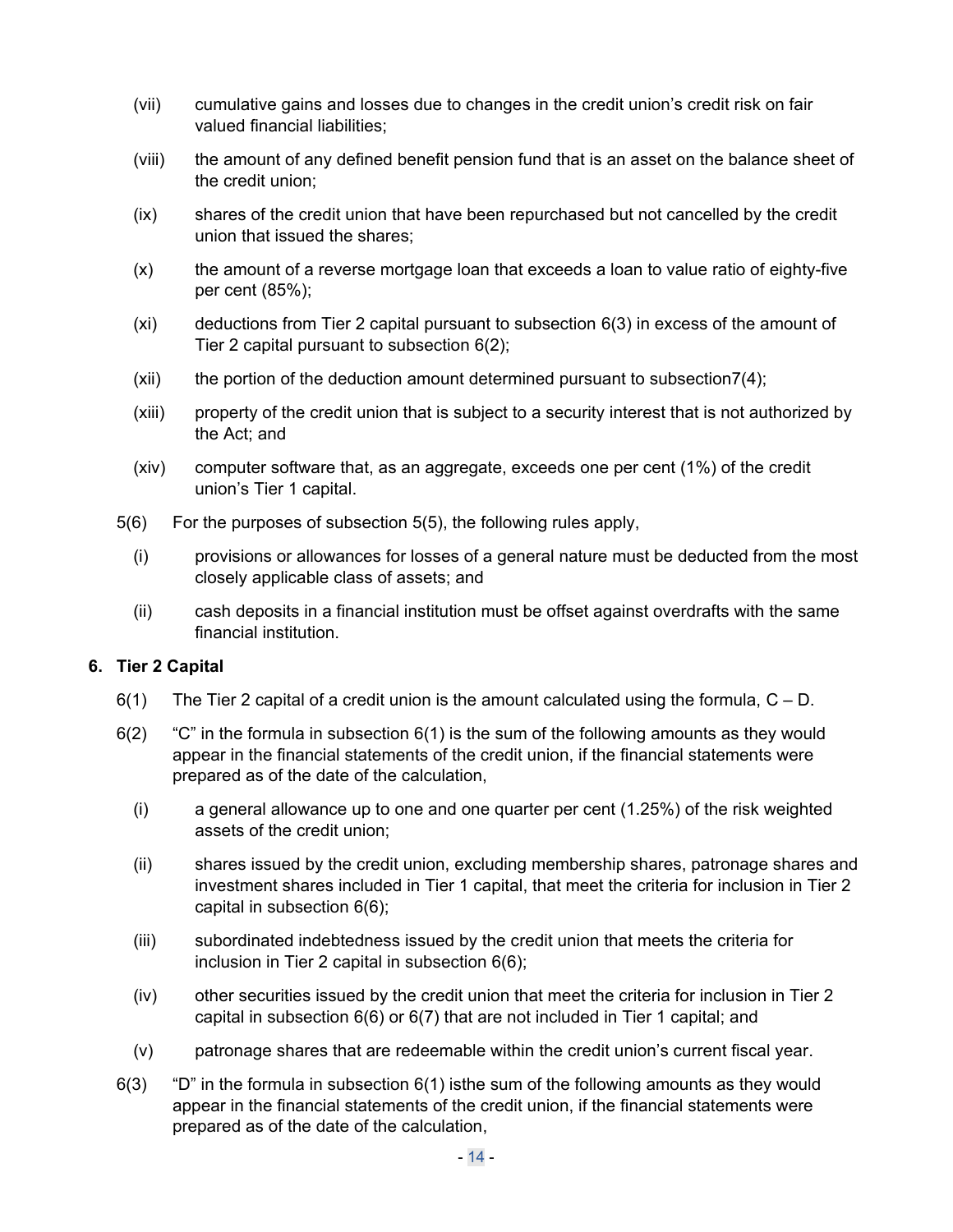- <span id="page-14-0"></span>(i) accumulated actuarial losses for any defined benefit pension fund liability included on the balance sheet of the credit union where the losses have been accounted for through accumulated other comprehensive income and disclosed reserves;
- (ii) a credit union's investments in its own securities that are included in Tier 2 capital;
- (iii) the portion of the deduction amount determined pursuant to subsection  $7(5)$ ;
- (iv) a credit union's investments that are not significant investments in other TLAC instruments unless such investments are,
	- (a) less than five per cent (5%) of a credit union's Tier 1 capital, or
	- (b) included in the amount specified paragraph [zz\)](#page-22-0) of Table 2; and
- (v) the difference between the total amount of capital required by this Rule, including the additional capital that a credit union determines it should hold pursuant to subparagraph [17\(3\)\(viii\)\(b\),](#page-33-0) and the amount of regulatory capital that the credit union holds.
- 6(4) If a credit union is required to deduct an amount from its Tier 2 capital pursuant to subsection [6\(3\)](#page-13-0) and does not have enough Tier 2 capital to deduct the amount, the shortfall must be deducted from the credit union's Tier 1 capital.
- 6(5) A credit union must, in its financial statements and for each financial quarter, amortize any security that is included in the credit union's Tier 2 capital on a straight-line basis in the five years prior to the date on which the security must be redeemed, repaid or purchased by the credit union.
- 6(6) To be included in Tier 2 capital, a share (other than a membership share, patronage share or investment share included in Tier 1 capital), subordinated indebtedness, or any other security must,
	- (i) be issued by the credit union;
	- (ii) be paid in full by the holder;
	- (iii) provide that the security will, in the event of the insolvency or winding up of the credit union, be subordinate in right of payment to all deposit liabilities of the credit union and all other liabilities of the credit union except those that, by their terms, rank equally with or are subordinate to the security;
	- (iv) be neither secured nor covered by a guarantee of the credit union, a subsidiary or an affiliate of the credit union or by any other arrangement that effectively decreases the security's subordination described in paragraph 6(6)(iii);
	- (v) not be redeemable or impose an obligation on the credit union to purchase the security for cancellation in the first five years after it is issued;
	- (vi) not be convertible into or exchangeable for a security other than a security that is also Tier 2 capital;
	- (vii) not contain any right, privilege, restriction or condition or be subject to any other arrangement which provides an incentive for the credit union to redeem or purchase the security for cancellation;
	- (viii) only be redeemed or purchased for cancellation by the credit union if,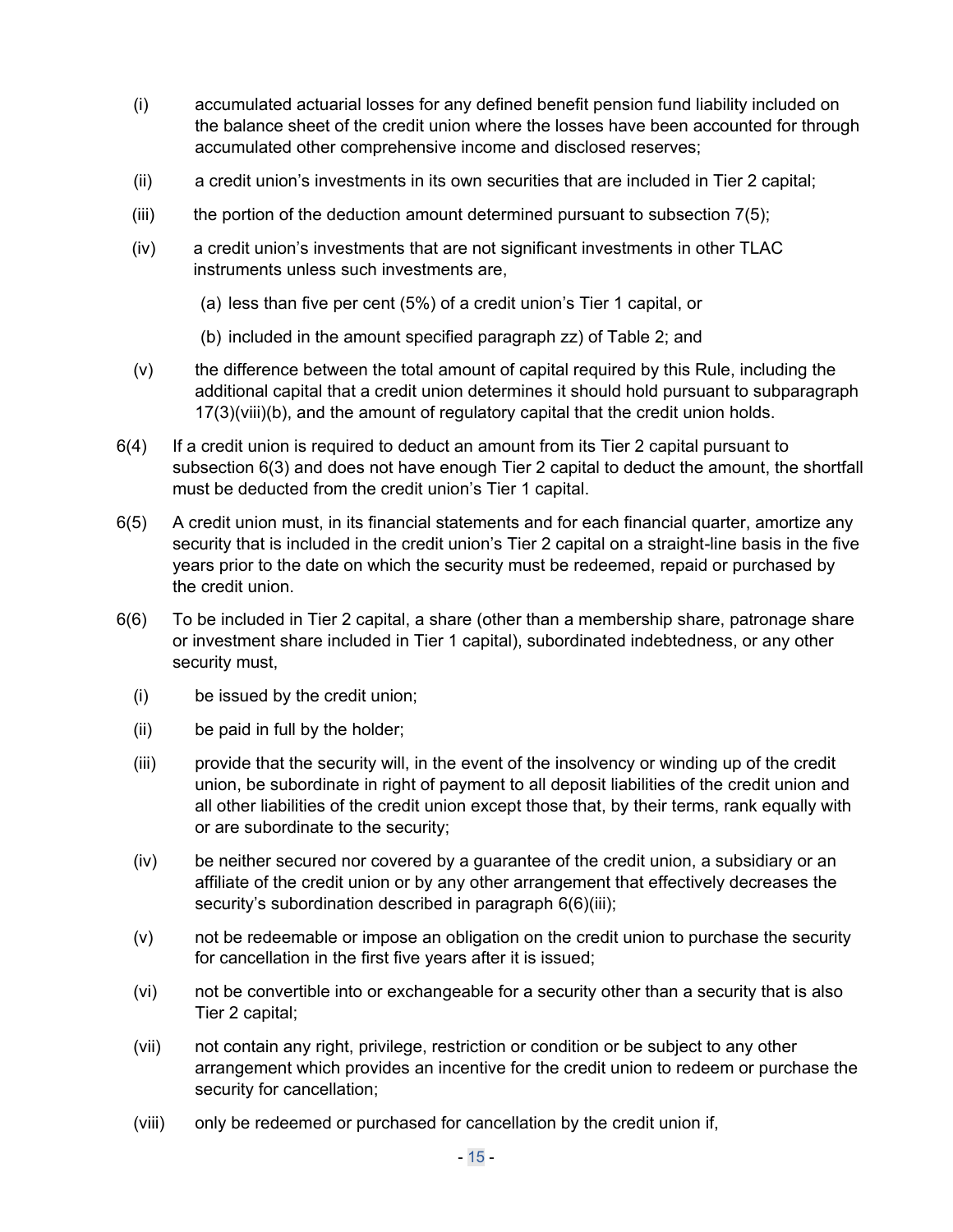- <span id="page-15-0"></span>(a) it is replaced with capital that qualifies as Tier 1 capital or Tier 2 capital that is of the same quality or of better quality than the security the capital is replacing, and
- (b) it is replaced on conditions which do not use a significant amount of retained earnings, given the income capacity of the credit union, or
- (c) the credit union can demonstrate to the Authority that the capital of the credit union will be substantially above the requirements of section [3](#page-8-0) after the security is redeemed or purchased for cancellation;
- (ix) not be sold in a way which creates an expectation that the security will be redeemed or purchased by the credit union in the first five years after it is issued;
- (x) not contain any right, privilege, restriction, or condition that accelerates the payment of any amount to the security holder except if the credit union is wound-up or dissolved;
- (xi) not contain any right, privilege, restriction, or condition to or related to dividends or interest that depends upon or varies because of the credit rating or financial condition of the credit union; and
- (xii) not have been purchased,
	- (a) by the credit union or any subsidiary or affiliate of the credit union, or
	- (b) with funding provided directly or indirectly by the credit union.
- 6(7) Securities issued by a credit union prior to this Rule coming into force that were Tier 2 capital of the credit union under Ontario Regulation 237/09 are securities that are eligible as Tier 2 capital pursuant to paragraph [6\(2\)\(iv\)](#page-13-0) of this Rule.

### **7. Investments in the capital instruments and other TLAC instruments of financial institutions and foreign institutions**

- 7(1) In this Rule,
- (i) "deduction amount" means the amount of a credit union's investments that are not significant investments in the capital instruments or other TLAC instruments of financial institutions or foreign institutions in excess of ten per cent (10%) of the credit union's Tier 1 capital, excluding a credit union's investments in other TLAC instruments specified in paragraph [aaa\)](#page-23-0) of Table 2.
- 7(2) A credit union must deduct the deduction amount,
- (i) in aggregate and on a net long basis;
- (ii) from the component of the credit union's capital for which the capital instruments of financial institutions or foreign institutions would qualify if they were issued by the credit union; and
- (iii) from Tier 2 capital for other TLAC instruments.
- 7(3) A credit union must, when calculating the deduction amount,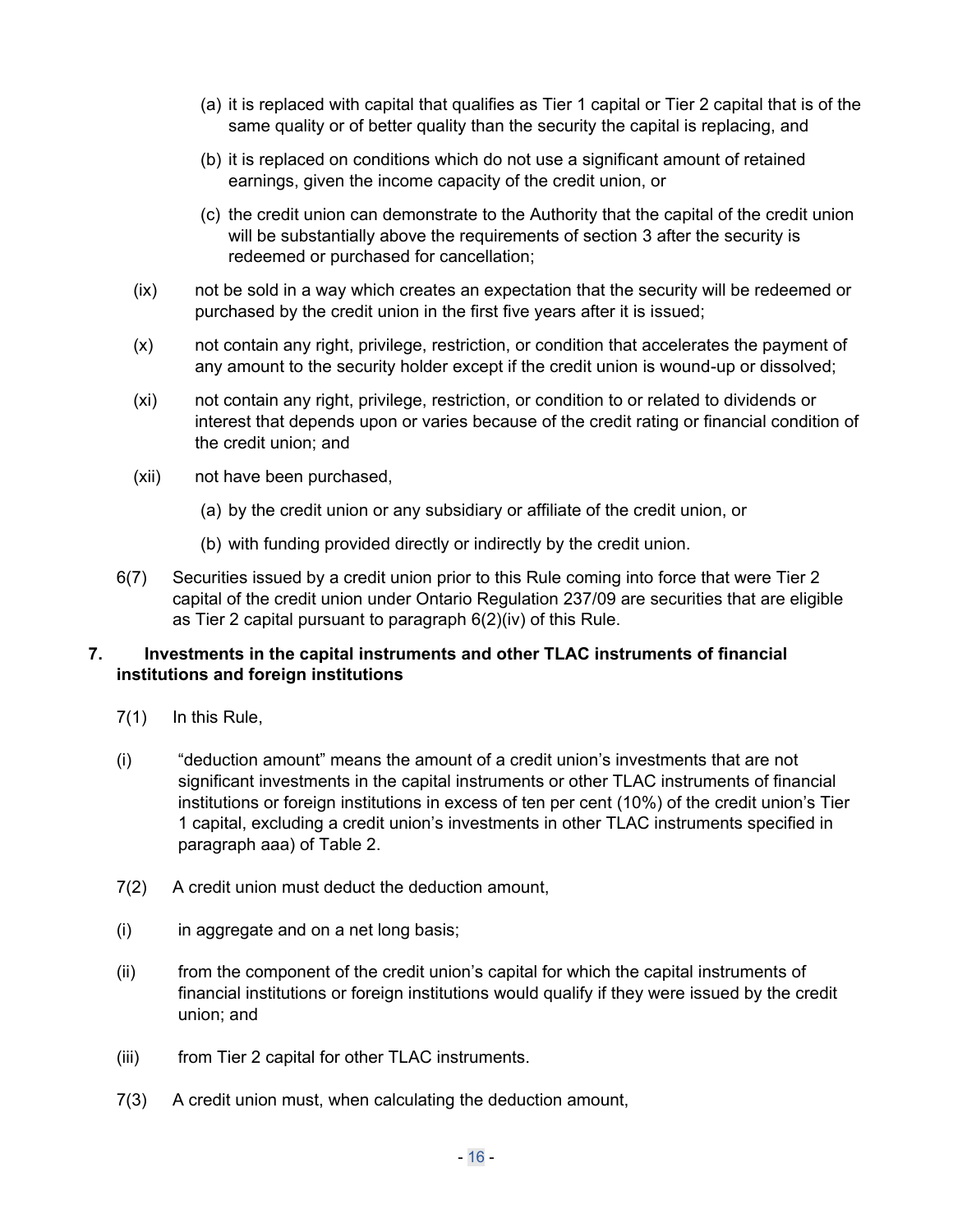- <span id="page-16-0"></span>(i) include as investments all guarantees or other capital enhancements provided by the credit union to financial institutions or foreign institutions based on the maximum amount that the credit union could be required to pay out under such arrangements;
- (ii) value an investment in the capital instruments or other TLAC instruments of a financial institution or foreign institution according to the investment's valuation on the credit union's balance sheet;
- (iii) value a synthetic exposure to capital instruments or other TLAC instruments of a financial institution or foreign institution using,
	- (a) for call options, the current carrying value,
	- (b) for put options, the number of shares times the strike price, and
	- (c) for any other synthetic holdings, the nominal or notional amount; and
- (iv) for options or forward purchase agreements with a variable price, periodically estimate the market value, strike price or nominal amount of the underlying holding, as the case may be.
- 7(4) The amount to be deducted from Tier 1 capital pursuant to paragraph [5\(5\)\(xii\)](#page-13-0) is equal to the deduction amount,
- (i) multiplied by the credit union's total holdings in Tier 1 capital instruments of financial institutions and foreign institutions; and
- (ii) divided by the credit union's total holdings capital instruments and other TLAC instruments of financial institutions and foreign institutions.
- 7(5) The amount to be deducted from Tier 2 capital pursuant to paragraph [6\(3\)\(iii\)](#page-14-0) is equal to the deduction amount,
- (i) multiplied by the credit union's total holdings in Tier 2 capital instruments and other TLAC instruments of financial institutions and foreign institutions excluding investments specified in paragraph [aaa\)](#page-23-0) of Table 2; and
- (ii) divided by the credit union's total holdings of capital instruments and other TLAC instruments of financial institutions and foreign institutions.
- 7(6) A credit union must look through its holdings of index securities in accordance with subsection [8\(5\)](#page-17-0) to determine its underlying holdings of capital instruments or other TLAC instruments of financial institutions and foreign institutions when calculating the credit union's deduction amount.
- 7(7) Pursuant to section 80 of the Act, a credit union may apply to the Chief Executive Officer for a variation of the requirement in subsection 7(6).
- 7(8) To calculate the amount under paragraph [6\(3\)\(iv\)](#page-14-0) and the amount specified in paragraph [aaa\)](#page-23-0) of Table 2 a credit union must include its gross long position of investments in other TLAC instruments.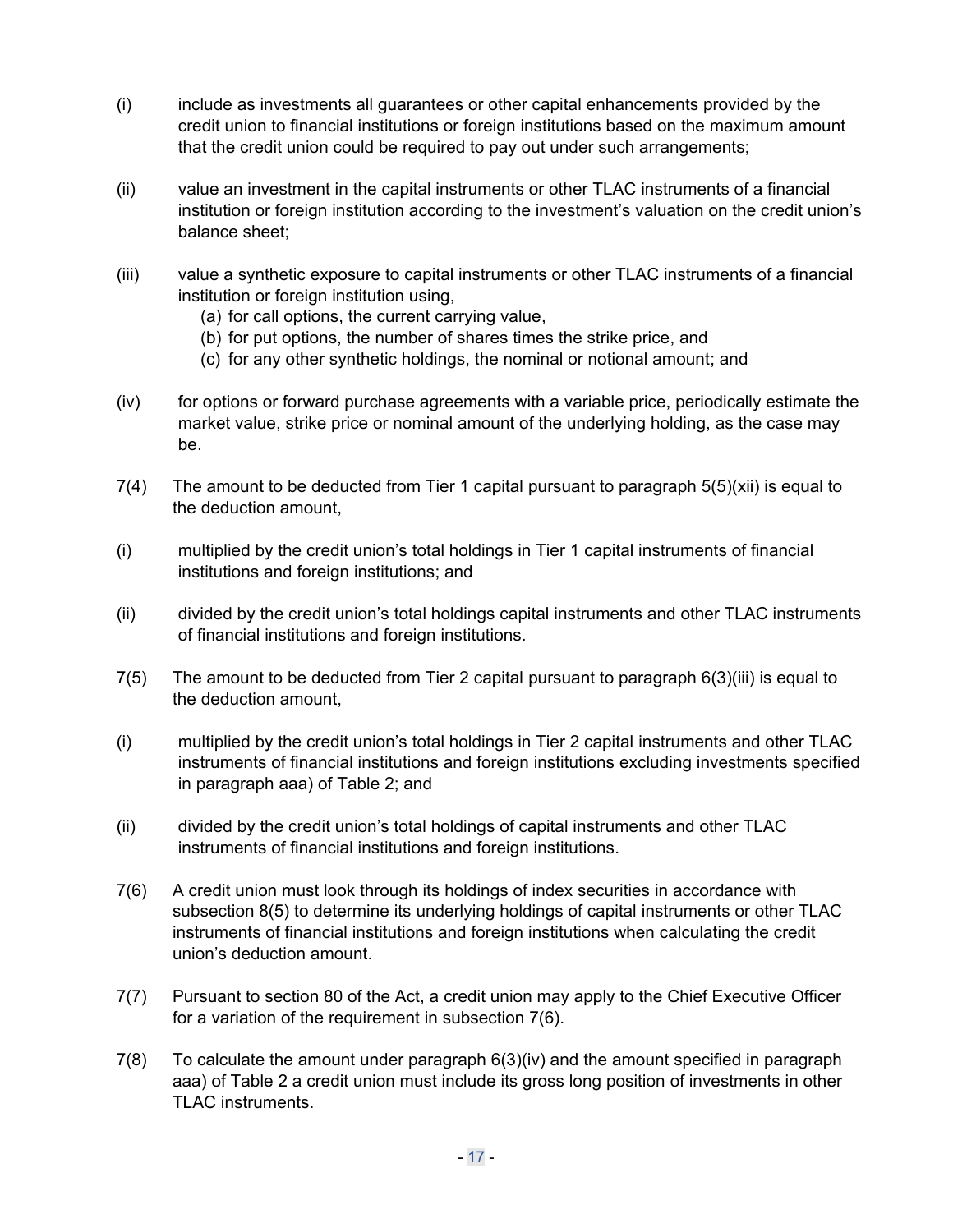- <span id="page-17-0"></span>7(9) If a capital instrument of a financial institution or foreign institution that the credit union has invested in does not meet,
- (i) the criteria to be included in "A" as defined in subsection  $5(2)$  for Tier 1 capital or to be included in "C" as defined in subsection [6\(2\)](#page-13-0) for Tier 2 capital of the credit union; or
- (ii) the criteria for inclusion in the regulatory capital of financial institution or foreign institution pursuant to the laws and guidelines that apply to such financial institution or foreign institution,

then the credit union must account for the capital instrument as common shares and deduct the capital instrument from Tier 1 capital for the purposes of paragraph [5\(5\)\(xii\).](#page-13-0)

#### **8. Equity Investments in Funds**

- 8(1) When calculating a credit union's credit risk in section [11,](#page-19-0) a credit union must account for its equity investments in funds using the,
- (i) look-through approach in subsection  $8(5)$  if required by subsection  $8(2)$ ;
- (ii) the mandate-based approach in subsection  $8(8)$  if required by subsection  $8(7)$ ; or
- $(iii)$  the fall-back approach in subsection  $8(9)$  if the credit union cannot use the approach in paragraph (i) or paragraph (ii).
- 8(2) A credit union must use the look-through approach if,
- (i) there is sufficient and frequent information provided to the credit union regarding the underlying exposures of the fund; and
- (ii) such information is verified by an independent third party.
- 8(3) To satisfy paragraph 8(2)(i),
- (i) the frequency of financial reporting of the fund must be the same as, or more frequent than, that of the credit union; and
- (ii) the granularity of the financial information must be sufficient to allow the credit union to calculate the risk weights of the assets underlying the fund.
- 8(4) To satisfy paragraph 8(2)(ii), there must be verification of the underlying exposures by an independent third-party, such as a depository or custodian bank or management company for the fund.
- 8(5) A credit union must, pursuant to subsection [11\(2\)](#page-19-0) and Table 2, account for each underlying exposure of its investments in funds as if each exposure was an individual asset held directly by the credit union.
- 8(6) If using the approach in subsection 8(5), a credit union may rely on third-party calculations to determine the risk weights associated with its equity investments in funds if,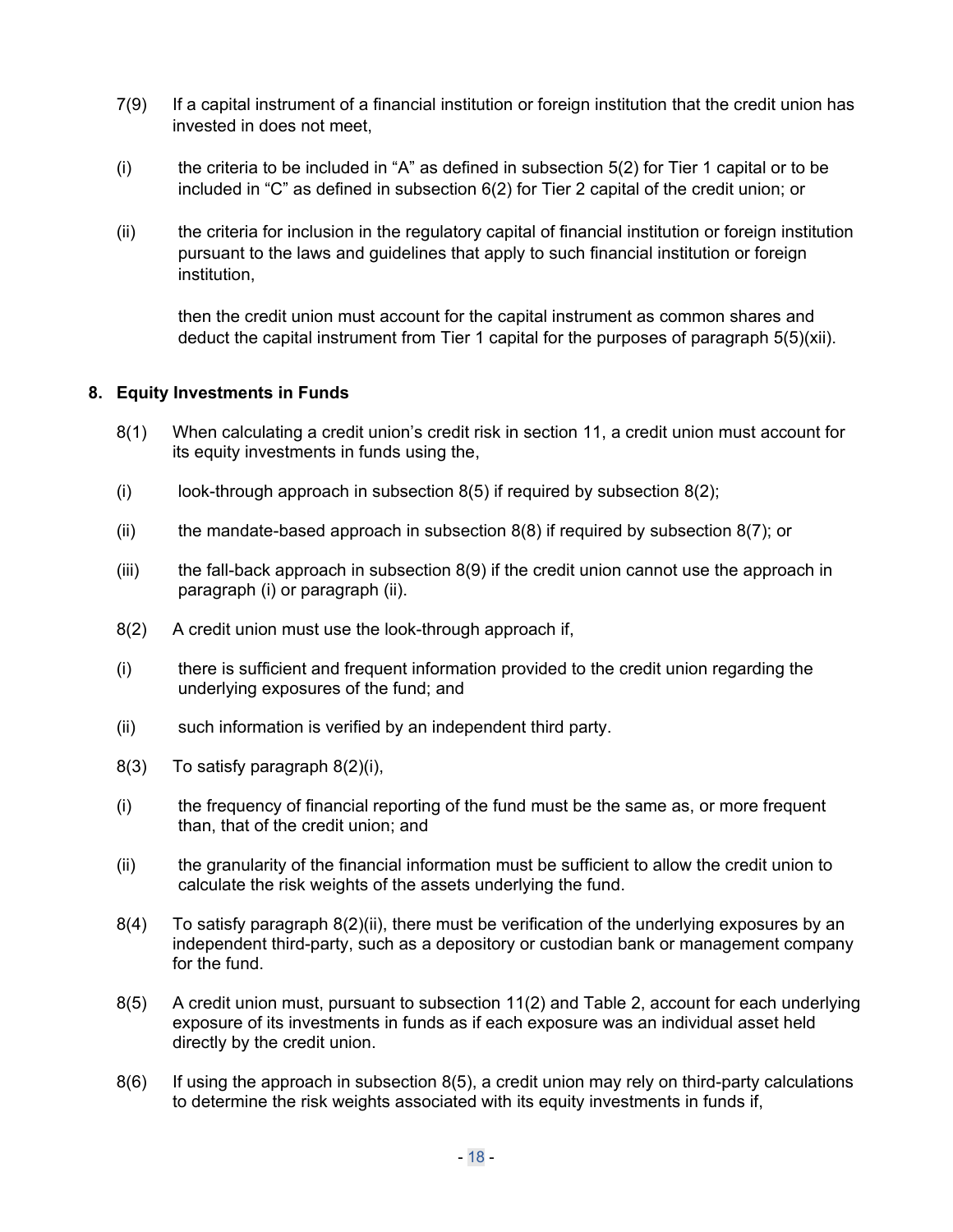- <span id="page-18-0"></span>(i) the credit union does not have adequate information to perform the calculations itself; and
- (ii) the credit union multiplies the applicable risk weights in Table 2 for each fund exposure by 1.2.
- 8(7) If, pursuant to subsection [8\(2\)](#page-17-0), a credit union is not required to use the approach in subsection [8\(5\)](#page-17-0), the credit union must use the approach in subsection 8(8) if the credit union receives enough information about a fund's mandate or the national regulations governing the investment fund to allow the credit union to determine the types of assets that the fund invests in.
- 8(8) The risk-weighted assets for the fund's exposures are calculated as the sum of the following,
- (i) balance sheet exposures are risk weighted assuming the underlying portfolios are invested to the maximum extent allowed under the fund's mandate in those assets attracting the highest risk weights in Table 2, and then progressively in those other assets with lower risk weights, and if more than one risk weight can be applied to a given exposure, the maximum risk weight applicable to the asset in Table 2 must be used; and
- (ii) if the underlying risk of a derivative exposure or an off-balance-sheet item receives a risk weighting, the notional amount of the derivative position or of the off-balance sheet exposure is risk weighted according to Table 3 in subsection [11\(5\).](#page-25-0)
- 8(9) If the credit union cannot use either approach in paragraph  $8(1)(i)$  or  $8(1)(ii)$ , the credit union must multiply the value of its investment in a fund by a one thousand two hundred and fifty percent (1250%) risk weight and add the result as an individual credit risk when calculating the credit union's individuals credit risks in subsectio[n11\(2\)](#page-19-0).
- 8(10) If a credit union invests in a fund that invests in another fund, which the credit union has identified by using either the approach specified in subsection [8\(5\)](#page-17-0) or 8(8),
- (i) the risk weight applied to the investment in the first fund can be determined by using one of the three approaches subsection [8\(1\);](#page-17-0) and
- (ii) for all subsequent layers,
	- (a) the risk weights applied to an investment in another fund must be determined by using the approach in subsection [8\(5\)](#page-17-0) if this approach was also used to determine the risk weight for the investment in the fund at the previous layer, and
	- (b) otherwise, the credit union must use the approach in subsection 8(9).

#### **9. Total Assets**

- 9(1) The total assets of a credit union is the amount calculated using the formula,  $K L N$  in which,
- (i)  $\frac{1}{16}(4)$ : "K" is the amount determined pursuant to subsection [16\(4\);](#page-32-0)
- (ii)  $"L"$  is the amount determined pursuant to subsection [16\(5\);](#page-32-0) and
- (iii) "N" is the amount determined pursuant to subsection [16\(7\)](#page-32-0).

#### **10. Risk Weighted Assets**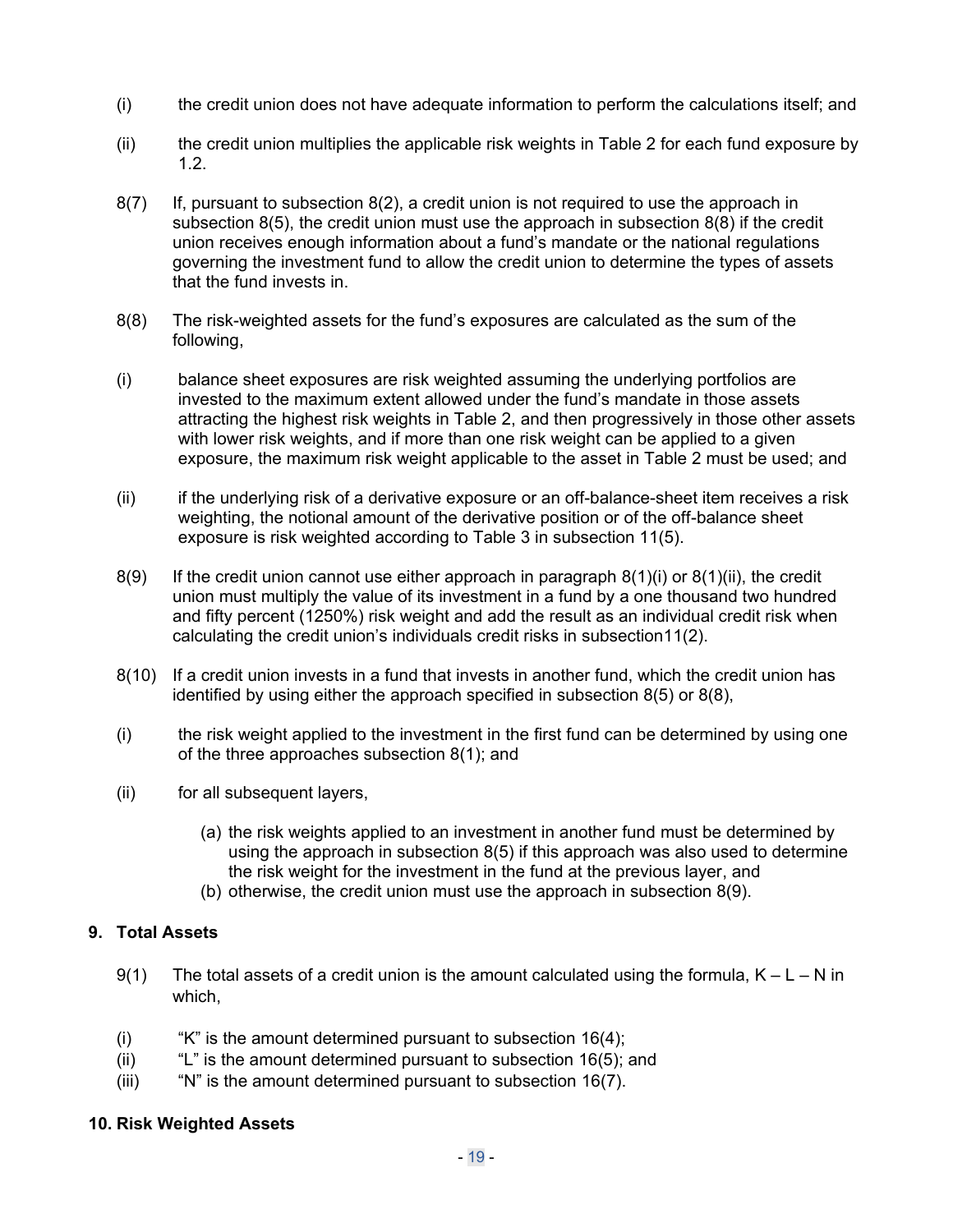- <span id="page-19-0"></span>10(1) The amount of a credit union's risk weighted assets is the amount calculated using the formula,  $A + B + C$ .
- 10(2) In subsection 10(1), "A" means the amount of the credit union's credit risk using the standardized approach, as determined in section 11.
- 10(3) In subsection 10(1), "B" means the amount of the credit union's operational risk using the basic indicator approach, as determined in section [12.](#page-28-0)
- 10(4) In subsection 10(1), "C" means the amount of the credit union's general market interest rate risk, as determined in section [13.](#page-28-0)

### **11. Credit Risk - Standardized Approach**

- 11(1) The amount of the credit union's credit risk is the sum of the credit union's individual credit risks.
- 11(2) An individual credit risk is the amount of an asset of the credit union specified in column one of Table 2, multiplied by the corresponding risk weighting in column two of Table 2.

|    | <b>Asset Class</b>                                                                                                                                                                                                                                                               | <b>Risk Weighting</b> |
|----|----------------------------------------------------------------------------------------------------------------------------------------------------------------------------------------------------------------------------------------------------------------------------------|-----------------------|
| a) | Cash.                                                                                                                                                                                                                                                                            |                       |
| b) | Claims against, or guaranteed by, the Government of Canada or an<br>agency of the Government.                                                                                                                                                                                    |                       |
| c) | Claims against, or guaranteed by, the government of the province of<br>Ontario.                                                                                                                                                                                                  |                       |
| d) | Claims against, or guaranteed by, the government of a province or<br>territory of Canada, other than the province of Ontario, with a credit<br>rating from a designated credit rating organization of AAA to A.                                                                  |                       |
| e) | Claims fully secured by collateral consisting of cash or securities<br>issued by the Government of Canada or the government of the<br>province of Ontario or a province or territory of Canada with a credit<br>rating from a designated credit rating organization of AAA to A. | $0\%$                 |
| f) | Residential mortgage loans that are insured under the National<br>Housing Act (Canada), or guaranteed or insured by a government<br>agency.                                                                                                                                      |                       |
| g) | The portion of a residential mortgage loan that is insured by an insurer<br>licensed to undertake mortgage insurance, to the extent that the<br>benefits payable under the policy insuring the loan have a backstop<br>guarantee provided by the Government of Canada.           |                       |
| h) | Mortgage-backed securities that are guaranteed by the CMHC and<br>secured against residential mortgage loans.                                                                                                                                                                    |                       |
| i) | Investments in corporate entities that are accounted for in the credit<br>union's financial statements using the equity method.                                                                                                                                                  |                       |
| j) | Any amount specified in subsection $5(5)$ or $6(3)$ .                                                                                                                                                                                                                            |                       |
| k) | Claims against the Bank for International Settlements, the<br>International Monetary Fund, the European Central Bank, the<br>European Community, European Stability Mechanism and the<br>European Financial Stability Facility.                                                  |                       |

**Table 2 - Asset Risk Weightings**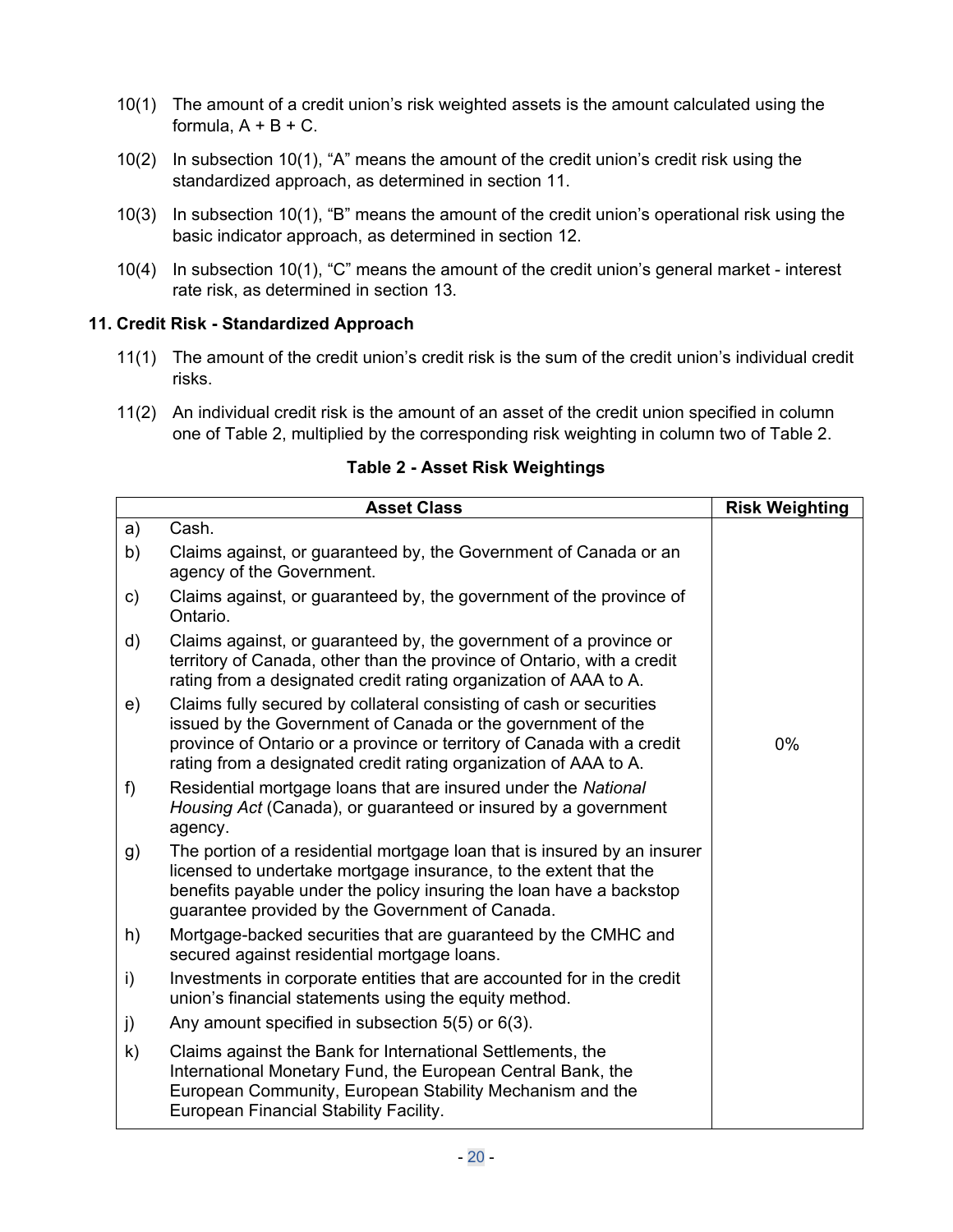<span id="page-20-0"></span>

| $\vert$ | Claims against a sovereign or its central bank with a credit rating from<br>a designated credit rating organization of AAA to AA- other than a<br>claim described in paragraphs b) to h), $p$ ) or ff).                                                                                                                                                                                                                          |     |
|---------|----------------------------------------------------------------------------------------------------------------------------------------------------------------------------------------------------------------------------------------------------------------------------------------------------------------------------------------------------------------------------------------------------------------------------------|-----|
| m)      | Claims against a multilateral development bank specified in<br>subsection 11(4).                                                                                                                                                                                                                                                                                                                                                 |     |
| n)      | Unrealized gains and accrued receivables on foreign exchange and<br>interest rate-related off-balance sheet transactions included in the<br>off-balance sheet calculations in Table 3.                                                                                                                                                                                                                                           | 0%  |
| o)      | Cheques and other items in transit.                                                                                                                                                                                                                                                                                                                                                                                              |     |
| p)      | Claims against, or guaranteed by, the government of a province or<br>territory of Canada, other than the province of Ontario, with a credit<br>rating from a designated credit rating organization of A- to BBB.                                                                                                                                                                                                                 |     |
| q)      | Claims against, or guaranteed by, a municipality in Ontario.                                                                                                                                                                                                                                                                                                                                                                     |     |
| r)      | Claims against, or guaranteed by, a municipality in a province or<br>territory of Canada, other than the province of Ontario, with a credit<br>rating from a designated credit rating organization of AAA to A.                                                                                                                                                                                                                  |     |
| s)      | Claims against, or guaranteed by, a school board, college, university,<br>hospital, or social service provider that receives, as its primary source<br>of funding, regular financial support from the government of the<br>province of Ontario.                                                                                                                                                                                  |     |
| t)      | Claims against, or guaranteed by a school board, college, university,<br>hospital, or social service provider in Canada that receives, as its<br>primary source of funding, regular financial support from the<br>government of a province or territory of Canada, other than the<br>province of Ontario, with a credit rating from a designated credit rating<br>organization of AAA to A.                                      | 20% |
| u)      | Deposits in a bank or authorized foreign bank within the meaning of<br>section 2 of the Bank Act (Canada), a corporation registered under the<br>Loan and Trust Corporations Act or a corporation to which the Trust<br>and Loan Companies Act (Canada) or similar legislation of another<br>province or territory of Canada applies.                                                                                            |     |
| V)      | Commercial paper, bankers' acceptances, bankers' demand notes<br>and similar instruments guaranteed by a bank or authorized foreign<br>bank within the meaning of section 2 of the Bank Act (Canada), a<br>corporation registered under the Loan and Trust Corporations Act or a<br>corporation to which the Trust and Loan Companies Act (Canada) or<br>similar legislation of another province or territory of Canada applies. |     |
| w)      | Deposits in a central, Central 1 Credit Union, Fédération des caisses<br>Desjardins du Québec.                                                                                                                                                                                                                                                                                                                                   |     |
| X)      | Interest rate contracts, including any current exposure and any<br>potential future exposure on such contracts, with a central, Central 1<br>Credit Union, Fédération des caisses Desjardins du Québec, a<br>financial institution, credit union or another equivalent entity approved<br>in writing by the Authority.                                                                                                           |     |
| y)      | Claims against a sovereign or its central bank with a credit rating from<br>a designated credit rating organization of A+ to A- other than a claim<br>described in paragraphs b) to h), $p$ ) or ff).                                                                                                                                                                                                                            |     |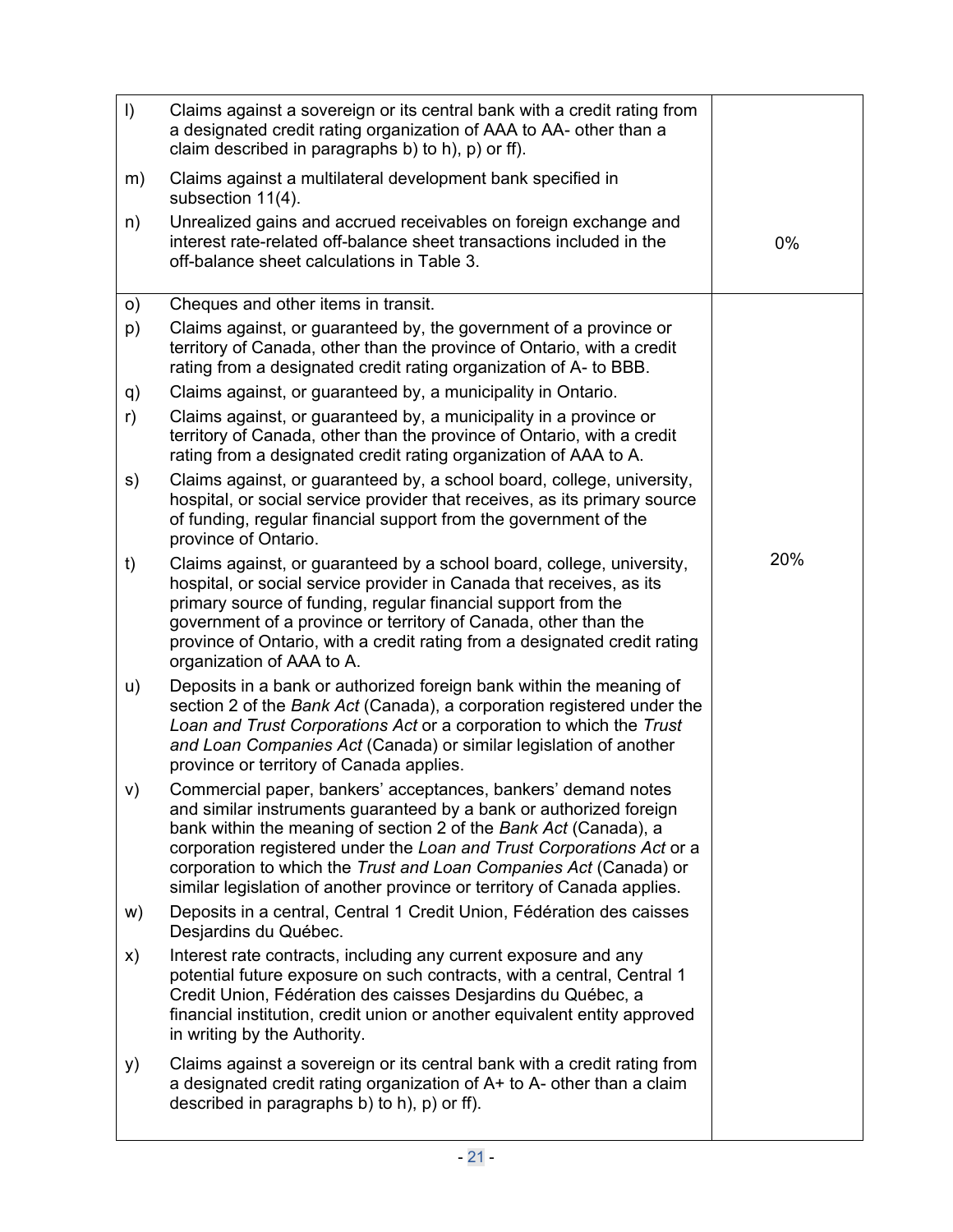<span id="page-21-0"></span>

| z)            | Claims against any public sector enterprise whose sovereign has a<br>credit rating from a designated credit rating organization of AAA to<br>AA- other than a claim described in paragraphs q) to t), gg) and hh).                                                                                                                                                                                                    | 20% |
|---------------|-----------------------------------------------------------------------------------------------------------------------------------------------------------------------------------------------------------------------------------------------------------------------------------------------------------------------------------------------------------------------------------------------------------------------|-----|
| aa)           | Claims against a multilateral development bank with a credit rating<br>from a designated credit rating organization of AAA to AA-.                                                                                                                                                                                                                                                                                    |     |
| bb)           | The value attributed to any off-balance sheet exposure relating to<br>assets of the credit union listed in paragraphs s) to x), as calculated in<br>accordance with Table 3.                                                                                                                                                                                                                                          |     |
| cc)           | Uninsured residential mortgage loans where the amount of the loan,<br>together with the amount then outstanding of any encumbrance<br>having an equal or prior claim against the residential property, does<br>not exceed eighty per cent (80%) of the value of the property when<br>the loan is made, provided that the residential mortgage loans are not<br>90 days or more past due.                              |     |
| dd)           | Mortgage-backed securities that are fully and specifically secured by<br>residential mortgage loans, including pass-through type mortgage-<br>backed securities, other than mortgage-backed securities described in<br>paragraph h).                                                                                                                                                                                  | 35% |
| ee)           | The value attributed to any off-balance sheet exposure relating to<br>assets of the credit union listed in paragraphs cc) and dd), as<br>calculated in accordance with Table 3.                                                                                                                                                                                                                                       |     |
| ff)           | Claims against, or guaranteed by, the government of a province or<br>territory of Canada, other than the province of Ontario, with a credit<br>rating from a designated credit rating organization of BBB- or less that<br>is not in default.                                                                                                                                                                         |     |
| gg)           | Claims against, or guaranteed by, a municipality in a province or<br>territory of Canada, other than the province of Ontario, with a credit<br>rating from a designated credit rating organization of A- or less that is<br>not in default.                                                                                                                                                                           |     |
| hh)           | Claims against, or guaranteed by, a school board, college, university,<br>hospital, or social service provider in Canada that receives, as its<br>primary source of funding, regular financial support from the<br>government of a province or territory of Canada, other than the<br>province of Ontario, with a credit rating from a designated credit rating<br>organization of A- or less that is not in default. | 50% |
| ii)           | Claims against a sovereign or its central bank with a credit rating from<br>a designated credit rating organization of BBB+ to BBB- other than a<br>claim described in paragraphs b) to h), p) or ff).                                                                                                                                                                                                                |     |
| jj)           | Claims against any public sector enterprise whose sovereign has a<br>credit rating from a designated credit rating organization of A+ to A-<br>other than a claim described in paragraphs q) to t), gg) and hh).                                                                                                                                                                                                      |     |
| kk)           | Claims against a multilateral development bank with a credit rating<br>from a designated credit rating organization of A+ to BBB- or that is<br>not rated by a designated credit rating organization.                                                                                                                                                                                                                 | 50% |
| $\parallel$ ) | Personal loans.                                                                                                                                                                                                                                                                                                                                                                                                       |     |
|               | mm) Agricultural loans.                                                                                                                                                                                                                                                                                                                                                                                               | 75% |
|               |                                                                                                                                                                                                                                                                                                                                                                                                                       |     |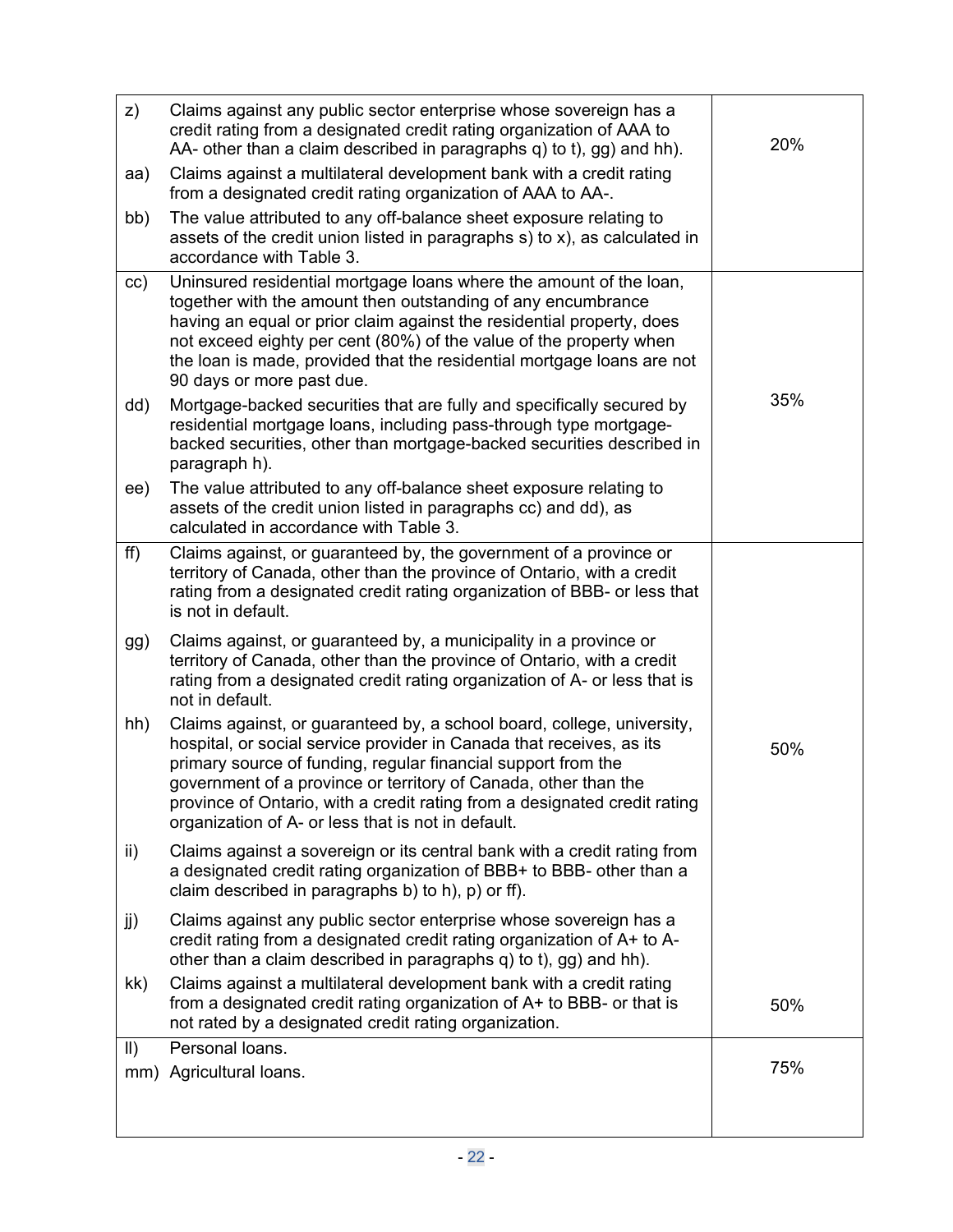<span id="page-22-0"></span>

| nn) | Uninsured residential mortgage loans if the amount of the loan,<br>together with the amount then outstanding of any encumbrance<br>having an equal or prior claim against the residential property,<br>exceeds eighty per cent (80%) of the value of the property when the<br>loan is made, provided that the residential mortgage loans are not 90<br>days or more past due. | 75%  |
|-----|-------------------------------------------------------------------------------------------------------------------------------------------------------------------------------------------------------------------------------------------------------------------------------------------------------------------------------------------------------------------------------|------|
| OO) | Commercial loans made to a person where the sum of all commercial<br>loans made to that person and to any connected persons does not<br>exceed the lesser of 0.035 per cent of the credit union's total assets<br>and \$2 million.                                                                                                                                            |      |
| pp) | The value attributed to any off-balance sheet exposure relating to<br>assets of the credit union listed in paragraphs II) to oo), as calculated<br>in accordance with Table 3.                                                                                                                                                                                                |      |
| qq) | Commercial loans, other than commercial loans described in<br>paragraph oo) if the borrower does not have a credit rating prescribed<br>in Table 4.                                                                                                                                                                                                                           |      |
| rr) | The unsecured portion of any loan (other than a residential mortgage<br>loan) that is past due for more than 90 days, net of specific<br>allowances, if specific allowances are more than twenty per cent<br>(20%) and less than one hundred per cent (100%) of the outstanding<br>amount of the loan.                                                                        |      |
| ss) | Residential mortgage loans described in cc) or nn) that are 90 days or<br>more past due.                                                                                                                                                                                                                                                                                      |      |
| tt) | The portion of a residential mortgage loan insured by an insurer<br>licensed to undertake mortgage insurance that does not have a<br>backstop guarantee provided by the Government of Canada if the<br>insurer does not have a credit rating.                                                                                                                                 |      |
| uu) | Claims against a sovereign or its central bank with a credit rating from<br>a designated credit rating organization of BB+ to B- or that is not rated<br>by a designated credit rating organization other than a claim described<br>in paragraphs b) to h), $p$ ) or ff).                                                                                                     | 100% |
| VV) | Claims against any public sector enterprise whose sovereign has a<br>credit rating from a designated credit rating organization of BBB+ to B-<br>or that is not rated by a designated credit rating organization other<br>than a claim described in paragraphs q) to t), gg) and hh).                                                                                         |      |
| ww) | Claims against a multilateral development bank with a credit rating<br>from a designated credit rating organization of BB+ to B-.                                                                                                                                                                                                                                             |      |
| XX) | The value attributed to any off-balance sheet exposure relating to<br>assets of the credit union listed in paragraphs qq) to tt), as calculated<br>in accordance with Table 3.                                                                                                                                                                                                |      |
| yy) | Financial technology investments and local community investments<br>that are not specified in any paragraph of this Table other than<br>paragraph uuu) or aaaa), up to an aggregate maximum of one per<br>cent (1%) of the credit union's capital in the credit union's financial<br>statements.                                                                              |      |
| ZZ) | Investments that are not significant investments in the capital<br>instruments or other TLAC instruments of financial institutions or<br>foreign institutions up to ten per cent (10%) of the credit union's Tier 1<br>capital.                                                                                                                                               |      |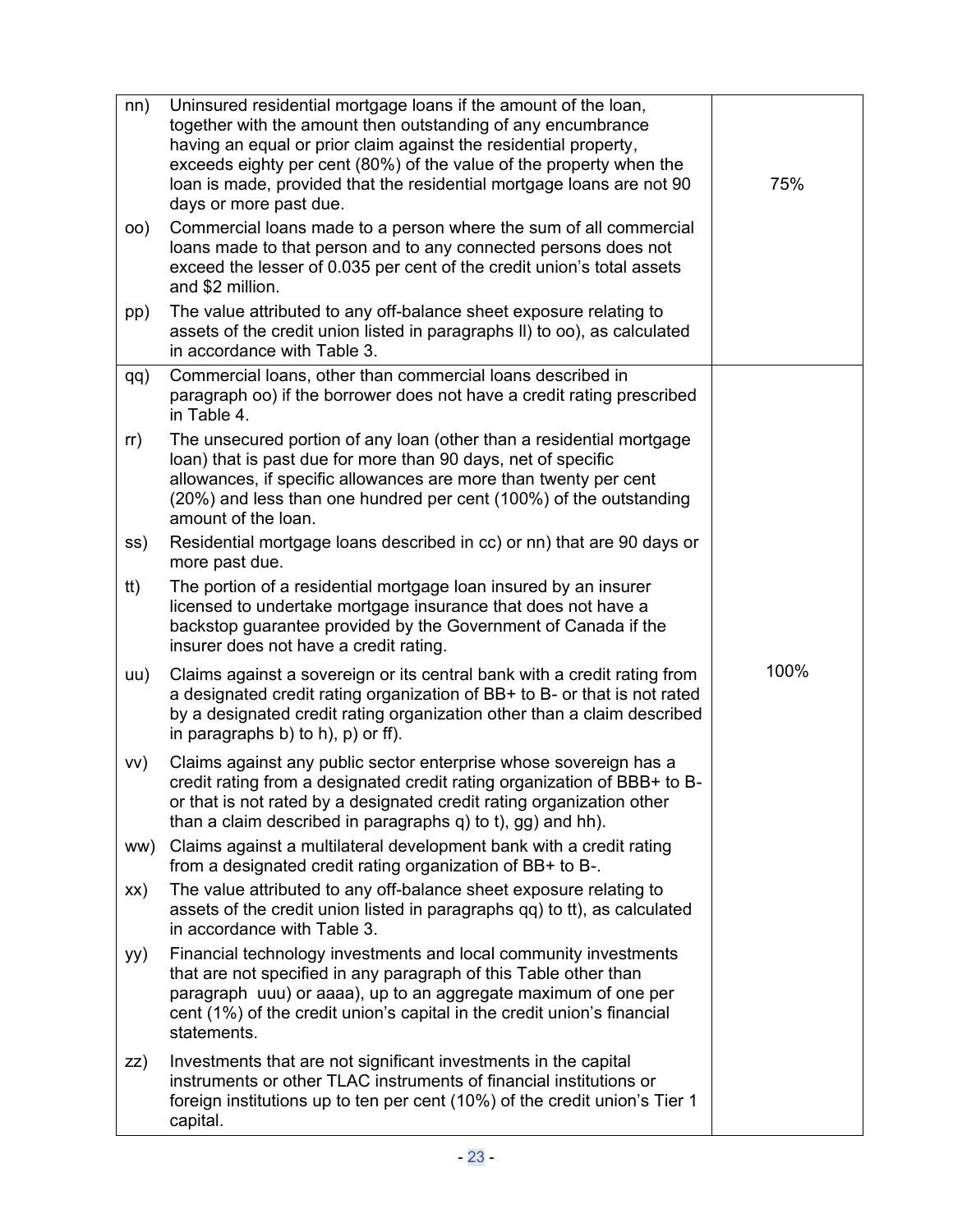<span id="page-23-0"></span>

|      | aaa) Investments that are not significant investments in other TLAC<br>instruments up to five per cent (5%) of the credit union's Tier 1 capital.                                                                                                                                                                                                                       |      |
|------|-------------------------------------------------------------------------------------------------------------------------------------------------------------------------------------------------------------------------------------------------------------------------------------------------------------------------------------------------------------------------|------|
|      | bbb) Investments that are not significant investments in the equity of a<br>commercial entity.                                                                                                                                                                                                                                                                          |      |
| ccc) | Deferred tax assets from temporary differences that do not depend on<br>the future profitability of the credit union in an aggregate amount of up<br>to 10% of "A" as determined in subsection 5(2).                                                                                                                                                                    |      |
|      | ddd) Computer software assets that have not been deducted from Tier 1<br>capital.                                                                                                                                                                                                                                                                                       | 100% |
|      | eee) Premises, plant and equipment and other fixed assets.                                                                                                                                                                                                                                                                                                              |      |
| fff) | Accrued interest and other receivables.                                                                                                                                                                                                                                                                                                                                 |      |
|      | ggg) Real estate and other investments, including consolidated<br>investments in other companies that are not consolidated in the<br>financial results of the credit union.                                                                                                                                                                                             |      |
|      | hhh) Prepaid expenses, such as property taxes and utilities.                                                                                                                                                                                                                                                                                                            |      |
| iii) | Deferred charges, such as mortgage origination costs.                                                                                                                                                                                                                                                                                                                   |      |
| jjj) | Right-of-use assets if the leased asset is a tangible asset.                                                                                                                                                                                                                                                                                                            |      |
| kkk) | Investment shares in Central 1.                                                                                                                                                                                                                                                                                                                                         |      |
| III) | Reverse mortgage exposures with a current loan to value ratio equal<br>to or less than eighty five per cent (85%).                                                                                                                                                                                                                                                      |      |
|      | mmm) All other accounting provisions not listed above in Table 2, such as<br>collection costs recoverable or floorplan customer fees.                                                                                                                                                                                                                                   |      |
|      | nnn) The unsecured portion of any loan (other than a residential mortgage<br>loan) that is past due for more than 90 days, net of specific<br>allowances, if specific allowances are less than twenty per cent (20%)<br>of the outstanding amount of the loan.                                                                                                          |      |
|      | ooo) Claims against a sovereign or its central bank with a credit rating from<br>a designated credit rating organization below B- other than a claim<br>described in paragraphs b) to h), p) or ff).                                                                                                                                                                    | 150% |
| ppp) | Claims against any public sector enterprise whose sovereign has a<br>credit rating from a designated credit rating organization below B-<br>other than a claim described in paragraphs q) to t), gg) and hh).                                                                                                                                                           |      |
|      | qqq) Claims against a multilateral development bank with a credit rating<br>from a designated credit rating organization below B-.                                                                                                                                                                                                                                      |      |
| rrr) | Deferred tax assets from temporary differences that depend on the<br>future profitability of the credit union.                                                                                                                                                                                                                                                          | 250% |
| sss) | Mortgage servicing rights, including those related to consolidated<br>subsidiaries, subsidiaries deconsolidated pursuant to subsection<br>2(2), and the proportional share of mortgage servicing rights in joint<br>ventures subject to proportional consolidation or equity method<br>accounting, up to ten per cent (10%) of "A" as determined in<br>subsection 5(2). |      |
| ttt) | The amount by which identified intangible assets, other than goodwill,<br>that have been purchased directly or acquired in conjunction with or                                                                                                                                                                                                                          |      |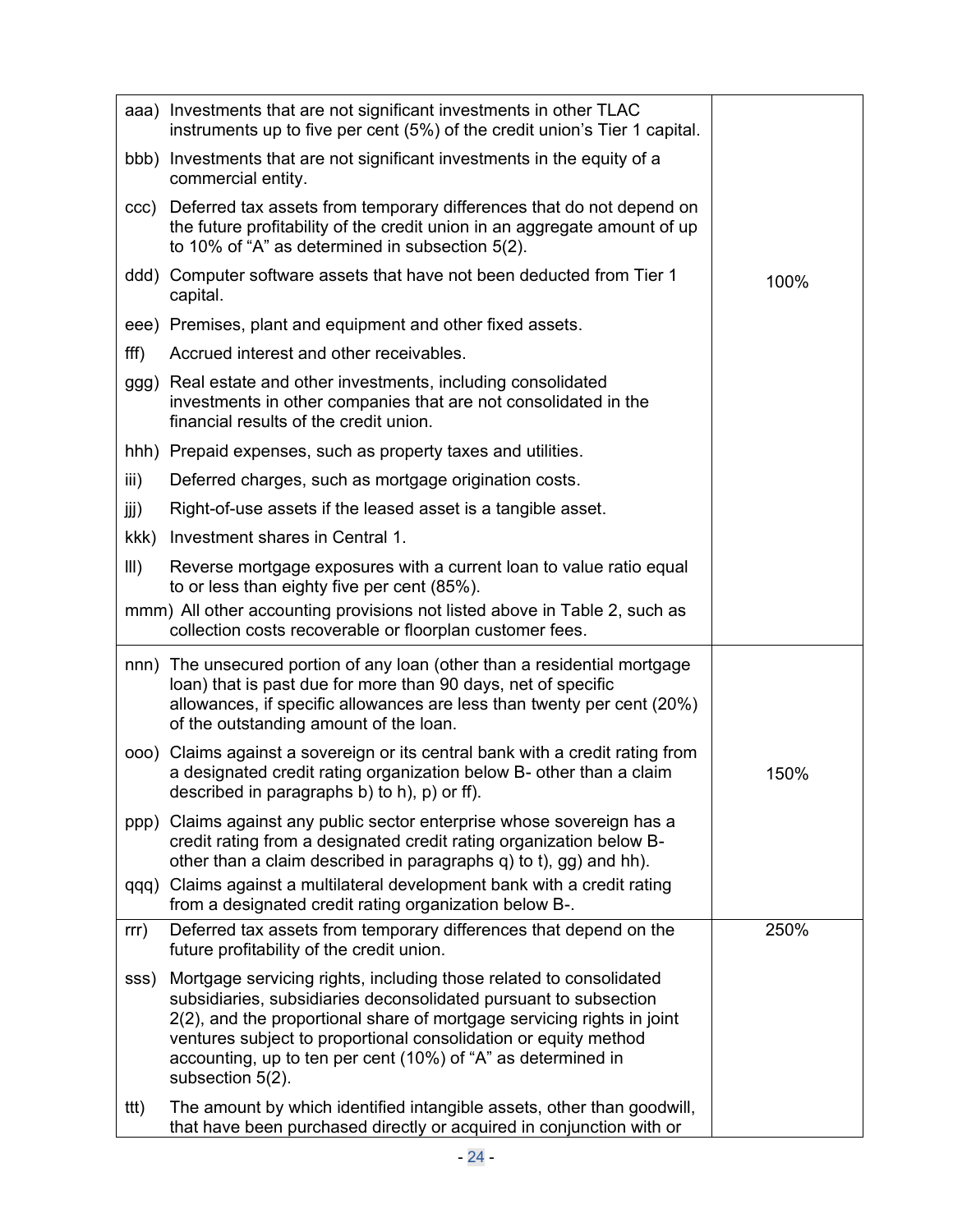<span id="page-24-0"></span>

|      | arising from the acquisition of a business, including trademarks, core<br>deposit intangibles, mortgage servicing rights and purchased credit<br>card relationships, up to per cent (5%) of the amount of "A" as<br>determined in subsection 5(2).              |                                                                                                        |
|------|-----------------------------------------------------------------------------------------------------------------------------------------------------------------------------------------------------------------------------------------------------------------|--------------------------------------------------------------------------------------------------------|
|      | uuu) Investments that are significant investments in a commercial entity.                                                                                                                                                                                       |                                                                                                        |
| VVV) | Unrated retained securitization exposures except for (i) the most<br>senior exposure in a securitization, (ii) exposures that are in a second<br>loss position or better in asset-backed commercial paper programs;<br>and (iii) eligible liquidity facilities. | 1250%                                                                                                  |
|      | www)Commercial loans, other than commercial loans described in<br>paragraph oo) if the borrower has a credit rating specified in Table 4.                                                                                                                       | The percentage<br>determined in<br>accordance with<br>Table 4,<br>subsections<br>$11(7)$ and $11(8)$ . |
| XXX) | The portion of a residential mortgage loan described in paragraph g)<br>that does not have a backstop guarantee provided by the Government<br>of Canada but is insured by an insurer with a credit rating specified in<br>Table 4.                              | The percentage<br>determined in<br>accordance with<br>Table 4,<br>subsections<br>$11(7)$ and $11(8)$ . |
| yyy) | Corporate bonds and short-term commercial paper if the borrower has<br>a credit rating specified in Table 5.                                                                                                                                                    | The percentage<br>determined in<br>accordance with<br>Table 5,<br>subsection<br>$11(10)$ .             |
| ZZZ) | Equity investments in funds.                                                                                                                                                                                                                                    | The percentage<br>or percentages<br>determined in<br>accordance with<br>section 8.                     |
|      | aaaa) Investments or assets generated by business activities of the credit<br>union not otherwise included in Table 2.                                                                                                                                          | The percentage<br>determined in<br>accordance with<br>subsection 11(3)                                 |

- 11(3) The Chief Executive Officer may, pursuant to section 80 of the Act, specify a risk weighting for investments or assets generated by business activities of the credit union not included in Table 2 provided that the risk weighting approved by the Chief Executive Officer is consistent with the risk weighting for similar assets or investments in Table 2.
- 11(4) The following multilateral development banks have a risk weighting of zero per cent (0%) in Table 2,
	- (i) International Bank for Reconstruction and Development;
	- (ii) International Finance Corporation;
	- (iii) Asian Development Bank;
	- (iv) African Development Bank;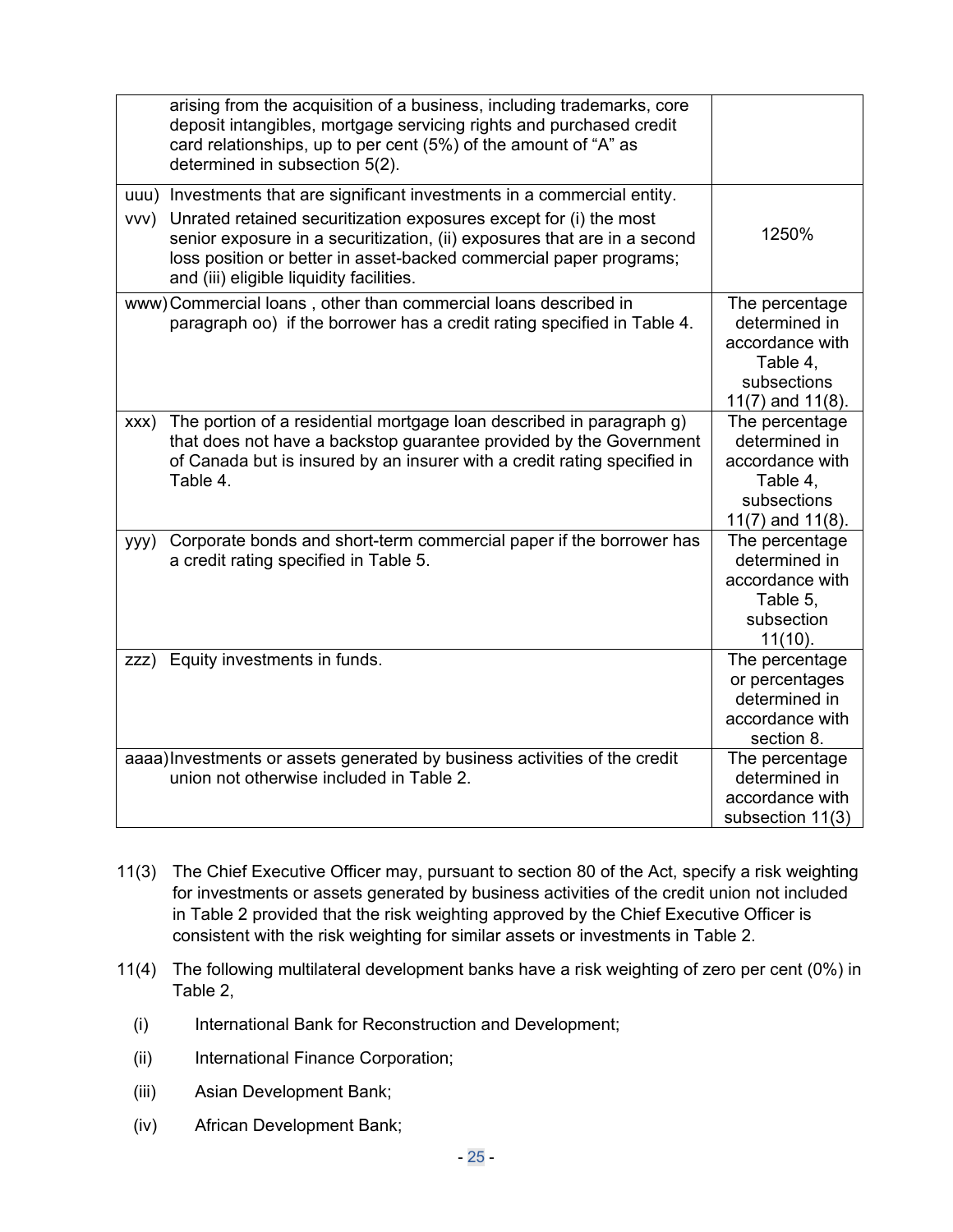- <span id="page-25-0"></span>(v) European Bank for Reconstruction and Development;
- (vi) Inter-American Development Bank;
- (vii) European Investment Bank;
- (viii) European Investment Fund;
- (ix) Nordic Investment Bank;
- (x) Caribbean Development Bank;
- (xi) Islamic Development Bank;
- (xii) Council of Europe Development Bank;
- (xiii) Multilateral Investment Guarantee Agency;
- (xiv) International Development Agency; and
- (xv) International Finance Facility for Immunisation.
- 11(5) To determine the value attributed to any off-balance sheet exposure relating to assets of a credit union listed in paragraphs [s\)](#page-20-0) to [x\)](#page-20-0), [cc\)](#page-21-0), [dd\)](#page-21-0), [ll\)](#page-21-0) to [oo\)](#page-22-0) and [qq\)](#page-22-0) to [tt\)](#page-22-0) in Table 2, the credit union must, for each off-balance sheet exposure listed in column one of Table 3, multiply the face amount or notional principal amount of the off-balance sheet exposure by the corresponding conversion factor in column two of Table 3.

### **Table 3 - Off-Balance Sheet Exposures**

|          | <b>Off-balance sheet exposure</b>                                                                                                                                                       | <b>Conversion Factor</b> |
|----------|-----------------------------------------------------------------------------------------------------------------------------------------------------------------------------------------|--------------------------|
| a)<br>b) | Direct credit substitutes.<br>Acquisitions of risk participation in bankers'<br>acceptances and participation in direct credit<br>substitutes (for example, standby letters of credit). |                          |
|          | c) Sale and repurchase agreements.                                                                                                                                                      | 100%                     |
|          | d) Forward asset purchases.                                                                                                                                                             |                          |
| e)       | Transaction-related contingencies.                                                                                                                                                      |                          |
| f)       | Commitments with an original maturity exceeding one<br>year, including underwriting commitments and<br>commercial credit lines.                                                         |                          |
|          | g) Open-ended commitments that are cancellable by the<br>credit union at any time subject to a notice period.                                                                           | 50%                      |
| h)       | Trade-related contingencies.                                                                                                                                                            |                          |
| i)       | Commitments with an original maturity of one year or<br>less.                                                                                                                           | 20%                      |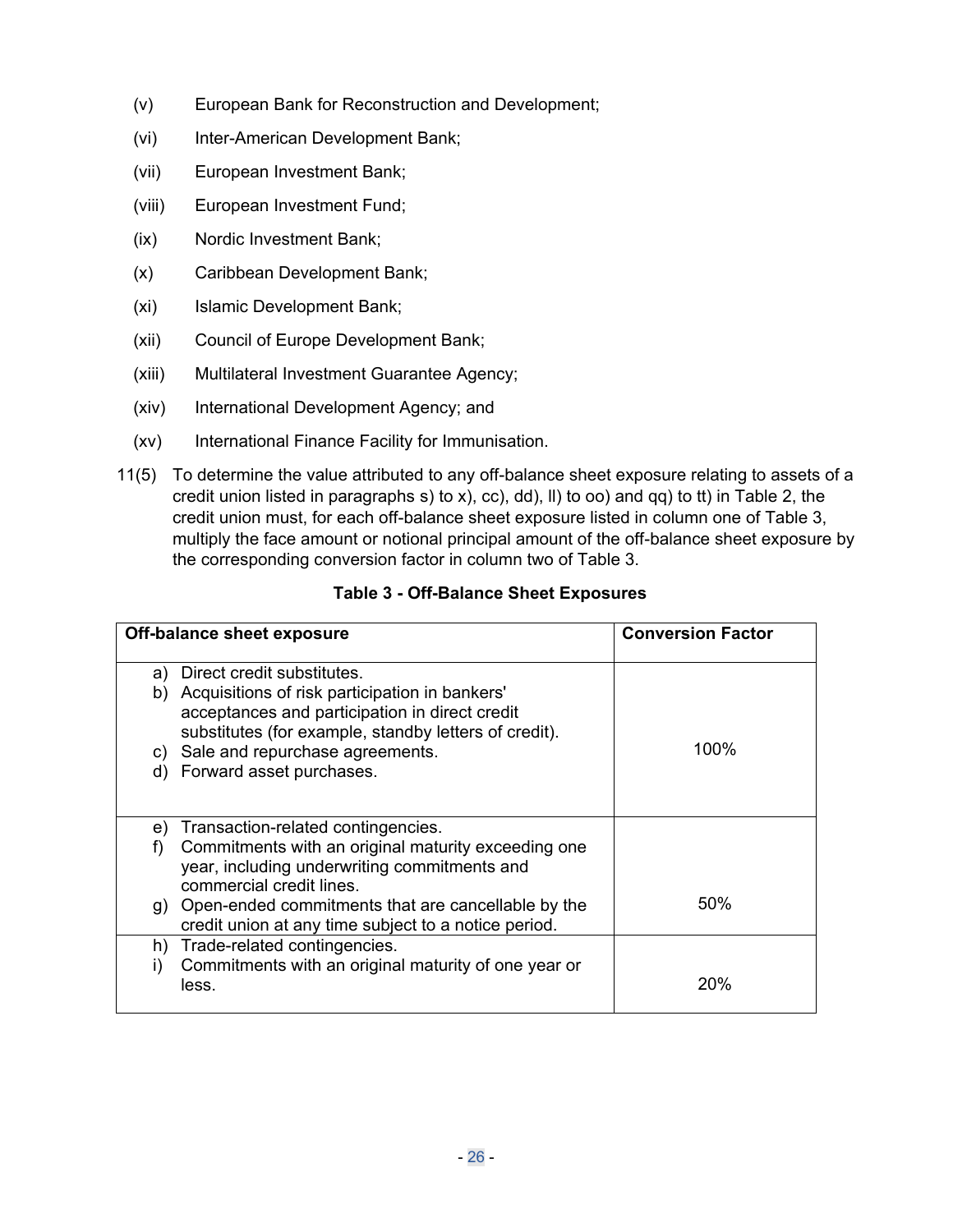| Commitments that are legally and practically<br>unconditionally cancellable at any time by the credit<br>union without prior notice or that effectively provide for<br>automatic cancellation due to deterioration in the<br>borrower's creditworthiness. This includes undated or<br>open-ended commitments, such as unused credit card<br>lines, personal lines of credit, and overdraft protection<br>for personal chequing accounts that are legally and | 0% |
|--------------------------------------------------------------------------------------------------------------------------------------------------------------------------------------------------------------------------------------------------------------------------------------------------------------------------------------------------------------------------------------------------------------------------------------------------------------|----|
| practically unconditionally cancellable at any time.                                                                                                                                                                                                                                                                                                                                                                                                         |    |

- 11(6) In section [11](#page-19-0), including Table 2 and Table 3 and in section [16,](#page-31-0)
- (i) "commitment" means an obligation of a credit union, whether or not it contains a material adverse change clause or a similar clause, and includes an obligation in a written contract or agreement with a commitment fee or some other form of consideration to fund a counterparty in the normal course of business should the member seek to draw down the commitment;
- (ii) when determining the maturity of a commitment, the term is measured from the date when the commitment is accepted by the counterparty until the earliest date on which the commitment is scheduled to expire or the credit union can, at its option, legally and practically unconditionally cancel the commitment;
- (iii) "direct credit substitutes" includes,

(a) guarantees or equivalent instruments backing financial claims where the risk of loss to the credit union is directly dependent on the creditworthiness of the counterparty,

(b) guarantees or obligations of a member, and

(c) guarantees given by the credit union on behalf of a member to satisfy the member's financial obligations should the member fail to do so, such as payment for existing indebtedness for services, payment with respect to a purchase agreement, lease, loan or mortgage payments, payment of uncertified cheques, remittance of tax to the government, payment of existing indebtedness for merchandise purchased, payment of an unfunded pension liability, reinsurance of financial obligations, standby letters of credit or other equivalent irrevocable obligations serving as financial guarantees for, or supporting, loans and securities, risk participation in bankers' acceptances and risk participation in financial letters of credit;

- (iv) "forward asset purchase" means a commitment to purchase a loan, security, or other asset at a specified future date, usually on prearranged terms, and includes financing facilities with certain draw-down;
- (v) "risk participation" means an agreement or arrangement whereby guarantees made by participating credit unions provide that if there is a default by the underlying obligor, the other credit unions will indemnify the selling credit union for the full principal and interest attributable to it under the agreement or arrangement;
- (vi) "trade-related contingencies" includes short-term, self-liquidating, trade-related items such as commercial and documentary letters of credit issued by the credit union that are, or are to be, collateralized by the underlying shipment, and specifically: (a) include letters of credit issued on behalf of a counterparty with letters of credit of which the counterparty is a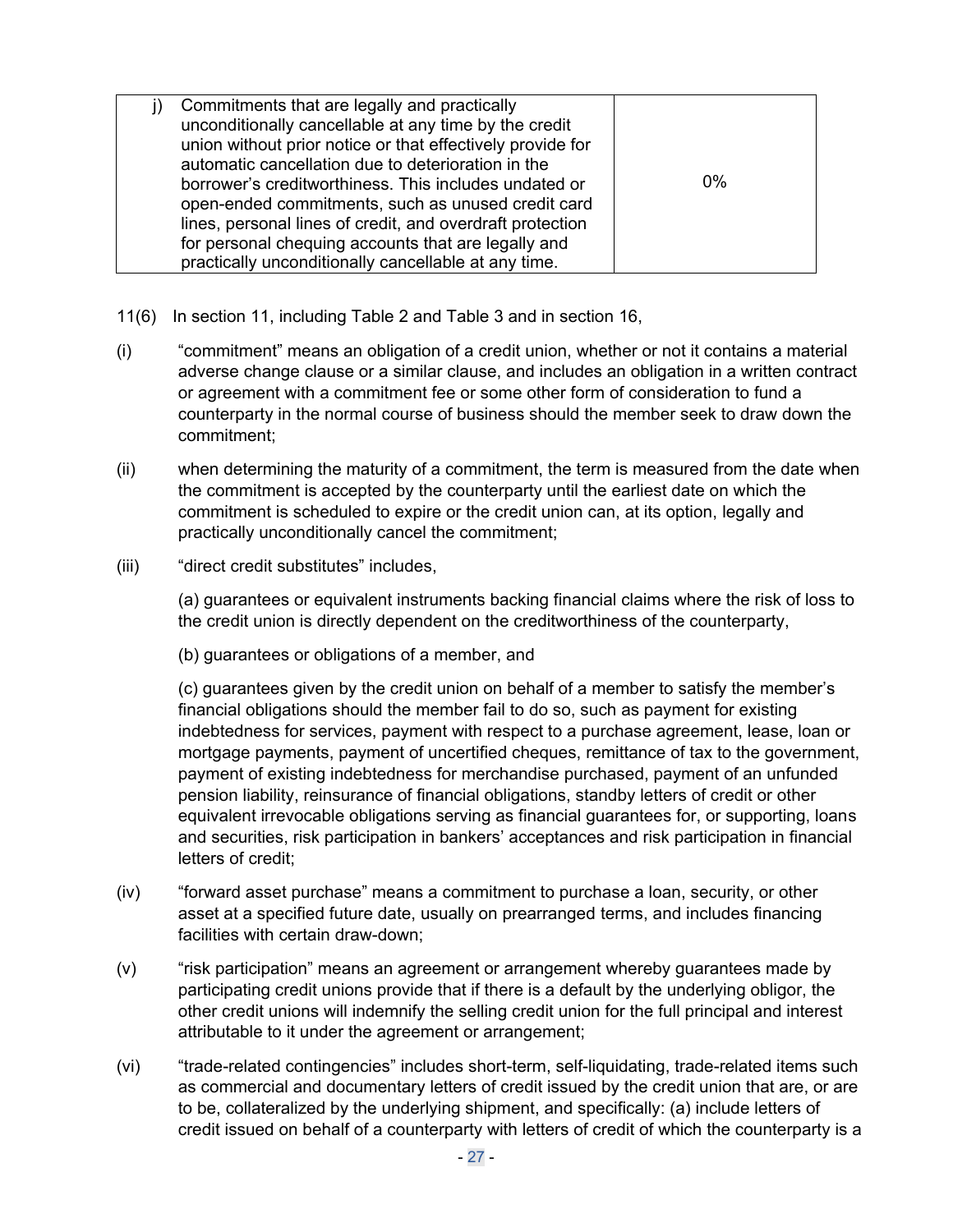beneficiary, and (b) exclude letters of credit advised by the credit union for which the credit union is acting as reimbursement agent; and

- <span id="page-27-0"></span>(vii) "transaction-related contingencies" includes bid bonds, performance bonds, warranties, standby letters of credit related to a particular transaction and any other contingencies that relate to the ongoing business activities of a counterparty, where the risk of loss to the credit union depends on the likelihood of a future event that is independent of the creditworthiness of the counterparty.
- 11(7) To determine the value of an asset described in paragraphs [www\)](#page-24-0) or [xxx\)](#page-24-0) of Table 2, the credit union must multiply the value of the asset by the risk weight in column one of the row containing the credit rating of the borrower in column two, three or four of Table 4.
- 11(8) If a borrower is rated by more than one designated credit rating organization specified in Table 4, the credit union must use the highest risk weight generated by Table 4.
- 11(9) A credit union, if it provides prior notice to the Authority in writing, may use a designated credit rating organization not specified in Table 4 and the equivalent ratings for the designated credit rating organization the credit union has selected will be deemed to be included in the ratings contained in columns 2, 3 and 4 of rows 2, 3, 4 and 5 of Table 4 and in all other references to a credit rating from a designated credit rating organization in this Rule.

| <b>Risk Weight</b> | <b>Designated Credit Rating Organizations</b> |                      |                      |
|--------------------|-----------------------------------------------|----------------------|----------------------|
|                    | <b>DBRS</b>                                   | <b>S&amp;P/FITCH</b> | Moody's              |
| 20%                | AAA to AA (low)                               | AAA to AA-           | Aaa to Aa3           |
| 50%                | $A(high)$ to $A(how)$                         | $A+$ to $A-$         | A1 to A3             |
| 100%               | BBB (high) to B (low)                         | BBB+ to B-           | Ba1 to B3            |
| 150%               | Below B (low)                                 | Below B-             | Below B <sub>3</sub> |

### **Table 4 - Credit Ratings Table**

- 11(10) For assets described in paragraph [yyy\)](#page-24-0) of Table 2, the credit union must use one of the following methods to calculate risk weighted assets,
- (i) the sum of the individual risk weighted assets calculated by multiplying the value of each asset by the risk weight in column one of the row containing the credit rating of the borrower in column two, three or four of Table 5; or
- (ii) the value of the assets multiplied by a risk weight of one hundred per cent (100%) but only if the credit union uses this method for all of the assets described in paragraph [yyy\)](#page-24-0) of Table 2.

| <b>Risk Weight</b> | <b>Designated Credit Rating Organizations</b> |                      |            |
|--------------------|-----------------------------------------------|----------------------|------------|
|                    | <b>DBRS</b>                                   | <b>S&amp;P/FITCH</b> | Moody's    |
| 20%                | AAA to AA (low)                               | AAA to AA-           | Aaa to Aa3 |
| 50%                | $A(high)$ to $A(how)$                         | $A+$ to $A-$         | A1 to A3   |

#### **Table 5 - Corporate Credit Ratings Table**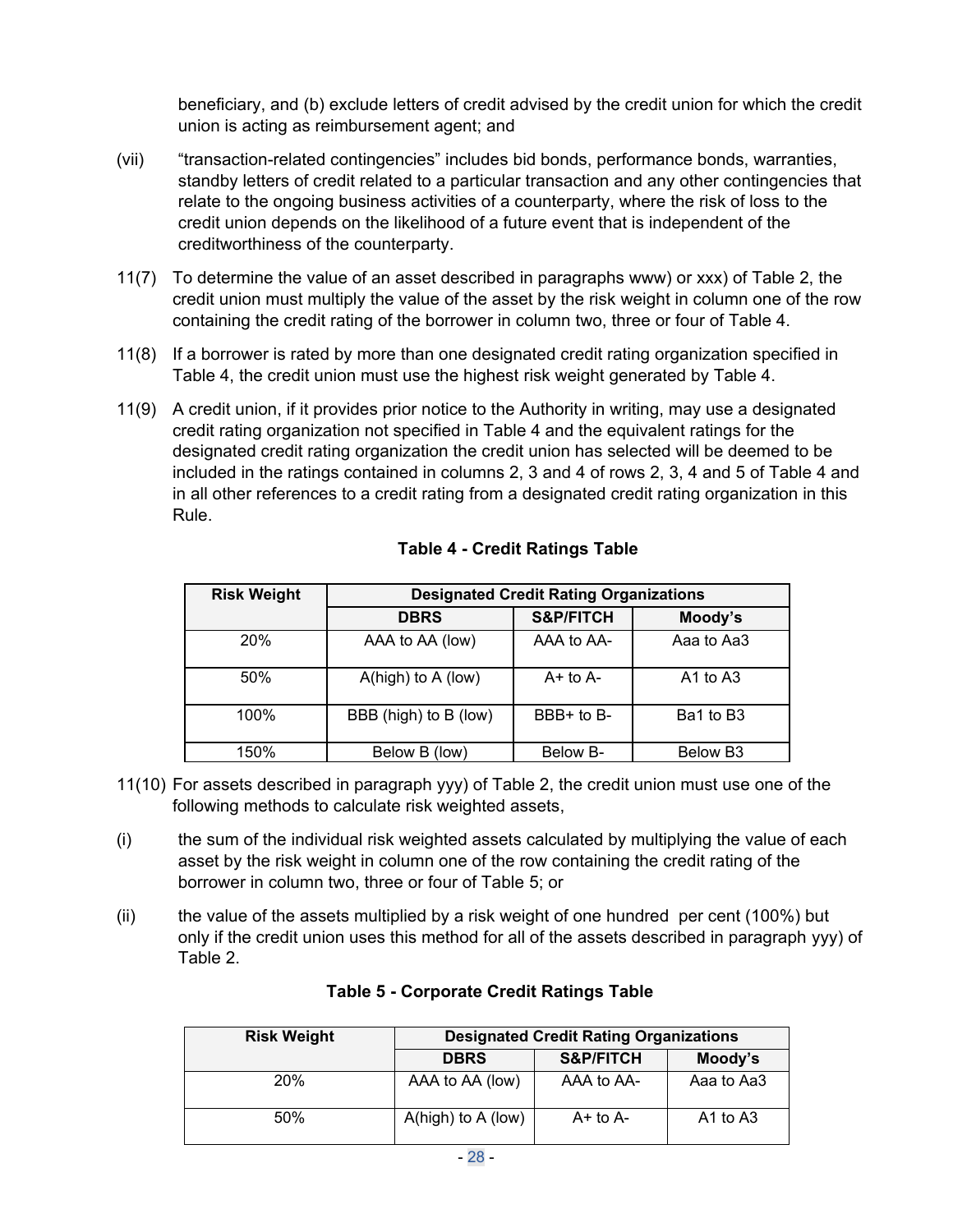<span id="page-28-0"></span>

| 100%                                                                                                   | BBB (high) to B<br>(low) | $BBB+$ to $B-$ | Ba1 to B3            |
|--------------------------------------------------------------------------------------------------------|--------------------------|----------------|----------------------|
| 150%                                                                                                   | Below B (low)            | Below B-       | Below B <sub>3</sub> |
| The higher of 100% or the<br>risk weight for the<br>sovereign in which the<br>borrower is incorporated | Unrated                  | Unrated        | Unrated              |

### **12. Operational Risk - Basic Indicator Approach**

- 12(1) A credit union's operational risk, referred to as "B" in subsection [10\(1\)](#page-19-0), is the amount calculated using the formula, D / 0.08.
- 12(2) In subsection 12(1), "D" is the amount of the credit union's capital charge for operational risk, as determined in subsection 12(3).
- 12(3) A credit union's capital charge for operational risk is the amount calculated using the formula,  $0.15 \times (E + F + G) / H$ .
- 12(4) In subsection 12(3), "E" is the greater of
	- (i) the amount of the credit union's interest income less its interest expenses for its most recently ended financial year, plus its other non-interest income and fees received for outsourcing services for its most recently ended financial year, but specifically excluding,
		- (a) any provisions,
		- (b) operating expenses, including fees paid to outsourcing service providers,
		- (c) realized profits or losses from the sale of securities held by the credit union and classified as "held to maturity", and
		- (d) extraordinary or irregular items; and
	- (ii) zero.
- 12(5) In subsection 12(3), "F" is the amount that would be determined under the definition of "E" if that definition applied to the credit union's second most recently ended financial year.
- 12(6) In subsection 12(3), "G" is the amount that would be determined under the definition of "E" if that definition applied to the credit union's third most recently ended financial year.
- 12(7) In subsection 12(3), "H" is the greater of,
	- (i) the number of years in which the amounts determined under the definitions of "E", "F" and "G" exceed zero, and
	- (ii) one.

#### **13. General Market - Interest Rate Risk**

13(1) A credit union's general market - interest rate risk, referred to as "C" in subsection [10\(1\)](#page-19-0), is its risk calculated using the formula,  $(K \times 0.15)$  / 0.08.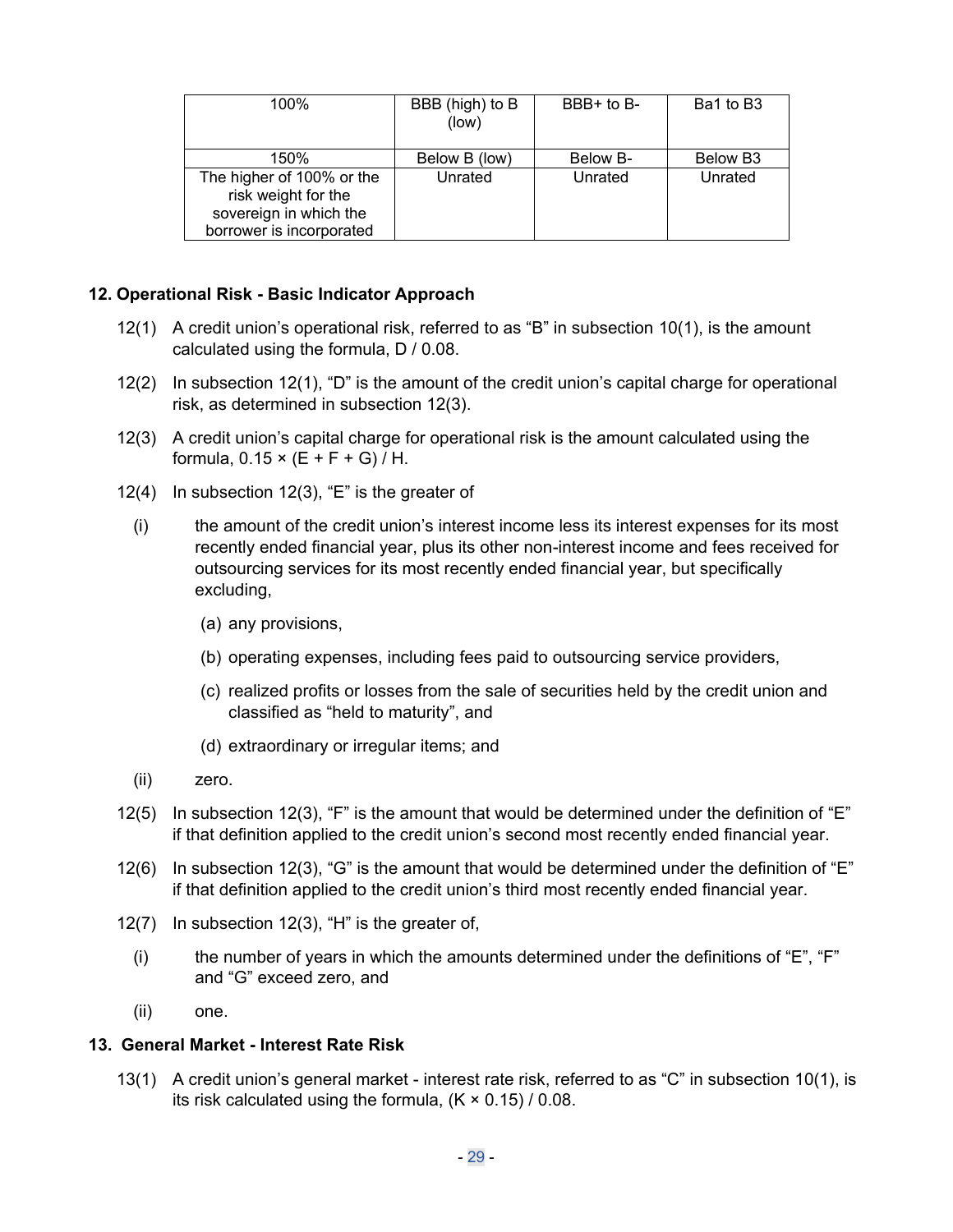- <span id="page-29-0"></span>13(2) In subsection [13\(1\)](#page-28-0), "K" means the amount of the credit union's exposure to interest rate risk, as determined in accordance with the techniques required in paragraph 13(4)(ii).
- 13(3) A credit union's exposure to interest rate risk means the potential negative impact, expressed in Canadian dollars, of changes in interest rates on a credit union's earnings and net asset values when the dates of its payments of principal and interest and its receipts of principal and interest are not matched.
- 13(4) Every credit union must establish, for the purposes of managing its exposure to interest rate risk, policies and procedures that include,
	- (i) clear and prudent limits on the credit union's exposure to interest rate risk and on the impact of this exposure on the net interest income and surplus of the credit union which consider fluctuations in interest rates that the credit union reasonably expects to occur;
	- (ii) techniques to be used to calculate the amount of the credit union's exposure to interest rate risk;
	- (iii) internal controls to be implemented to ensure compliance with the interest rate policies and procedures;
	- (iv) corrective action that the credit union will take if the limits on the credit union's exposure to interest rate risk are exceeded; and
	- (v) content and frequency of reports to the board and senior management of the credit union about the management of the credit union's exposure to interest rate risk.
- 13(5) The policies and procedures required in subsection 13(4) must be approved by the board of the credit union.
- 13(6) The policies and procedures of the credit union established pursuant to subsection 13(4) must require that the credit union submit a written report to its board and the Authority if the credit union's exposure to interest rate risk exceeds the limits established pursuant to paragraph 13(4)(i). The report must be submitted within 21 days after the credit union's exposure to interest rate risk exceeds the limits established pursuant to paragraph 13(4)(i).
- 13(7) The report required by subsection 13(6) must,
	- (i) describe the circumstances that led to the credit union's exposure to interest rate risk exceeding the limits;
	- (ii) describe the effect that this exposure has had, and may have, on net income;
	- (iii) describe the steps taken to bring this exposure within the limits; and
	- (iv) include a schedule indicating when the credit union will comply with its policies and procedures.
- 13(8) If a credit union's exposure to interest rate risk exceeds the limits established in its policies and procedures adopted pursuant to paragraph 13(4)(i), the credit union must immediately bring its exposure within those limits.
- 13(9) If a credit union's exposure to interest rate risk exceeds the limits established in its policies and procedures pursuant to paragraph 13(4)(i) for two consecutive quarters, the credit union must promptly submit to the Authority a plan approved by the board of the credit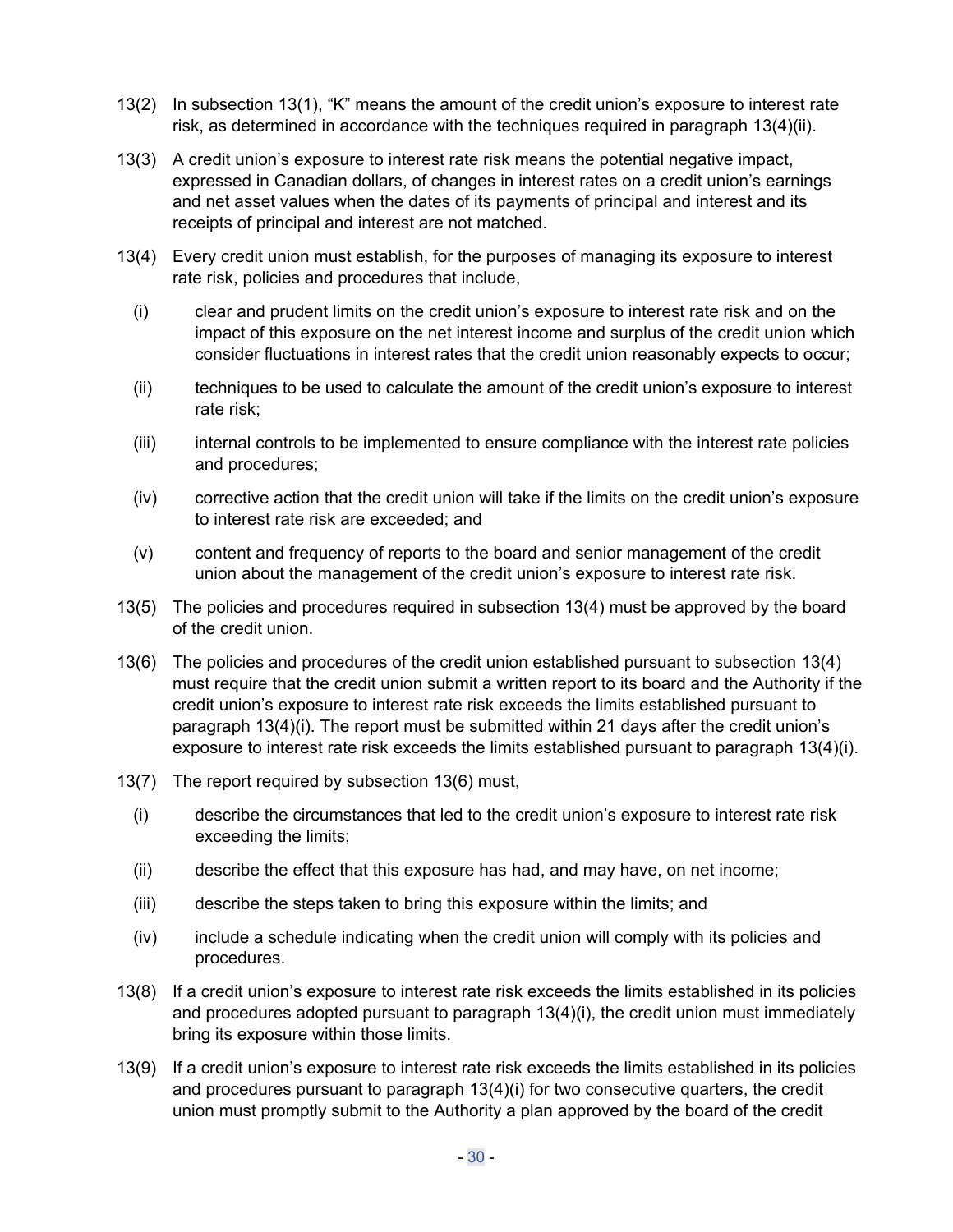union that describes how the credit union will bring its exposure to interest rate risk within the limits established pursuant to paragraph [13\(4\)\(i\).](#page-29-0)

- <span id="page-30-0"></span>13(10) A credit union must prepare a report at the end of each quarter of its fiscal year describing the credit union's management of its exposure to interest rate risk. The report must include all information about the management of interest rate risk that the credit union has filed with the Authority in that quarter. The credit union must present the report at a meeting of the board of the credit union within 60 days after the end of the quarter for which the report is prepared.
- 13(11) A credit union must integrate the policies and procedures it establishes pursuant to subsection [13\(4\)](#page-29-0) into the credit union's internal capital adequacy assessment process pursuant to section [17](#page-32-0).

### **14. Capital Conservation Buffer**

- 14(1) If a credit union's capital conservation buffer ratio is below the minimum capital conservation buffer ratio, the credit union must immediately implement a plan to meet or exceed the minimum capital conservation buffer ratio, and such plan must include,
	- (i) the strategy the credit union will use to complete the plan;
	- (ii) the timeframe for the plan; and
	- (iii) if the credit union expects to complete the plan promptly, assurances that the capital conservation buffer ratio recovery is not temporary.
- 14(2) The credit union must promptly provide the plan described in subsection 14(1) to its board and to the Authority.
- 14(3) In each of its financial quarters, a credit union must not make any distribution that would cause the credit union to retain less than the percentage of the credit union's earnings for its previous financial quarter specified in Table 5 at the intersection of,
	- (i) the row of Table 5 that contains the range of percentage values that includes the percentage determined by expressing the credit union's capital conservation buffer as a percentage of the capital conservation buffer required for the credit union to comply with the minimum capital conservation buffer ratio; and
	- (ii) column two of Table 5.

### **Table 5 - Capital Conservation Buffer**

| Capital conservation buffer as a percentage<br>of the capital conservation buffer required for<br>a credit union to comply with the minimum<br>capital conservation buffer ratio. | Percentage of credit union<br>earnings for previous financial<br>quarter that the credit union must<br>retain. |
|-----------------------------------------------------------------------------------------------------------------------------------------------------------------------------------|----------------------------------------------------------------------------------------------------------------|
| $< 75\%$                                                                                                                                                                          | 100%                                                                                                           |
| ≥75% to 85%                                                                                                                                                                       | 80 <sup>%</sup>                                                                                                |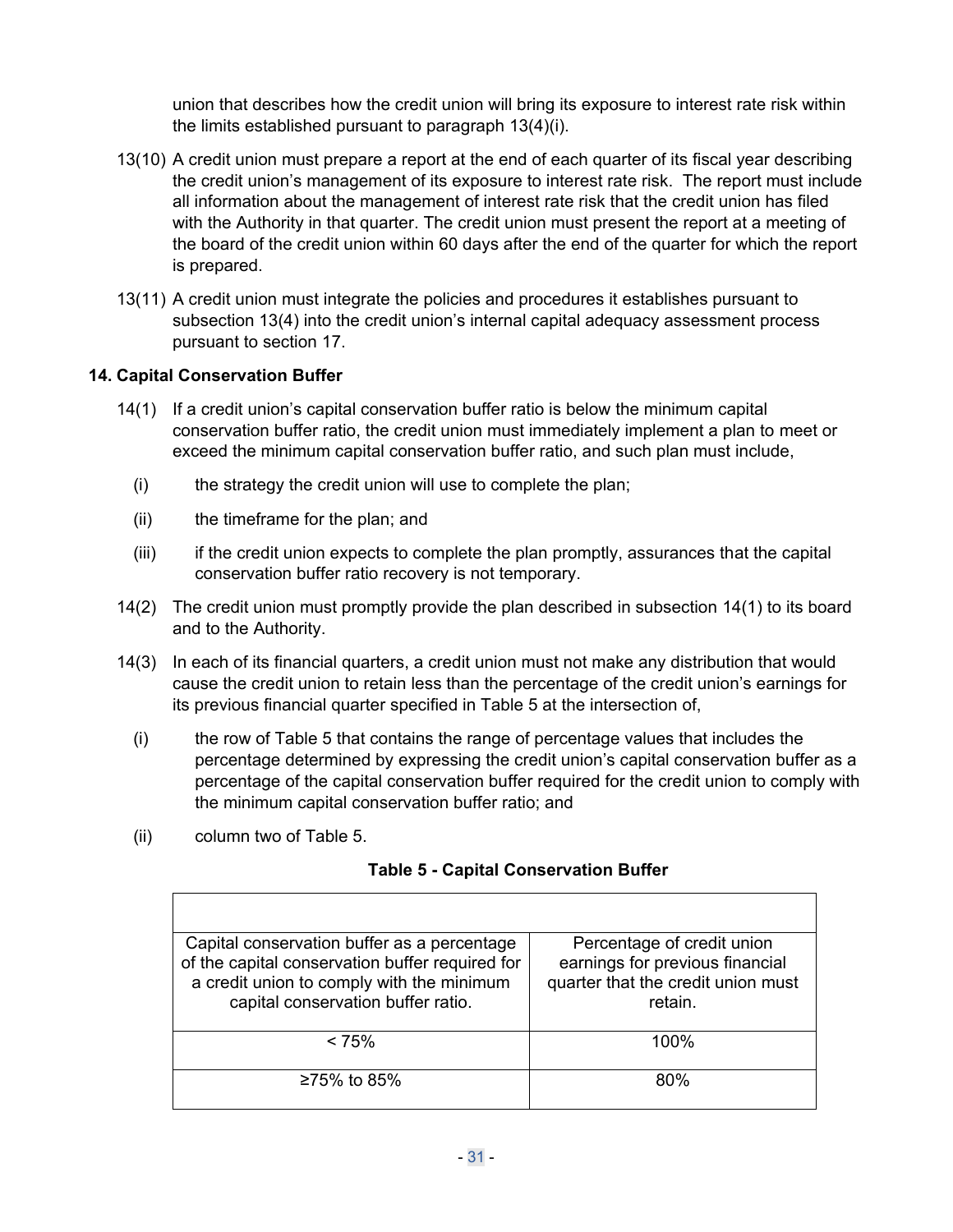<span id="page-31-0"></span>

| ≥85% to 90%  | 60%   |
|--------------|-------|
| ≥90% to 100% | 40%   |
| ≥100%        | $0\%$ |

- 14(4) In section [14](#page-30-0) of this Rule,
	- (i) "distributions" includes dividends, share buybacks, discretionary payments on Tier 1 securities, discretionary bonus payments to employees, directors, officers and contractors of the credit union, its subsidiaries and affiliates, and other discretionary payments, but excludes payments that do not result in a reduction of Tier 1 capital such as non-cash dividends paid on membership shares; and
	- (ii) "earnings" means distributable profits calculated prior to the deduction of distributions and after the tax which would have been reported if the credit union had not made distributions.

### **15. Transition Rule for Minimum Capital Ratios and Capital Conservation Buffer**

- 15(1) If, on the date that this Rule comes into force, a credit union cannot meet the minimum Tier 1 capital ratio, the minimum capital conservation buffer ratio or the minimum total supervisory capital ratio, the credit union must apply to the Chief Executive Officer for approval of a transition plan to relieve the credit union from complying with its obligations to maintain the minimum Tier 1 capital ratio, the minimum capital conservation buffer ratio or the minimum total supervisory capital ratio or any combination of the these ratios, as provided in the transition plan and subject to the terms of the transition plan.
- 15(2) An application under subsection 15(1) must be in a form approved by the Chief Executive Officer and must describe how and when the credit union will meet the requirements to maintain the minimum Tier 1 capital ratio, minimum capital conservation buffer ratio and minimum total supervisory capital ratio.
- 15(3) The Chief Executive Officer may, pursuant to section 80 of the Act, approve the transition plan referenced in subsection 15(1), subject to any terms the Chief Executive Officer considers appropriate if the Chief Executive Officer considers that approval of the transition plan is in the best interests of the members of the credit union and that the credit union will meet the requirements to maintain the minimum Tier 1 capital ratio, the minimum capital conservation buffer ratio and the minimum total supervisory capital ratio within a reasonable time.

#### **16. Leverage Ratio**

- 16(1) Leverage ratio means the capital measure expressed as a percentage of the exposure measure.
- 16(2) Capital measure means, at a specific point in time, the regulatory capital of the credit union.
- 16(3) Exposure measure means the amount calculated using the formula,  $K L + M N$ .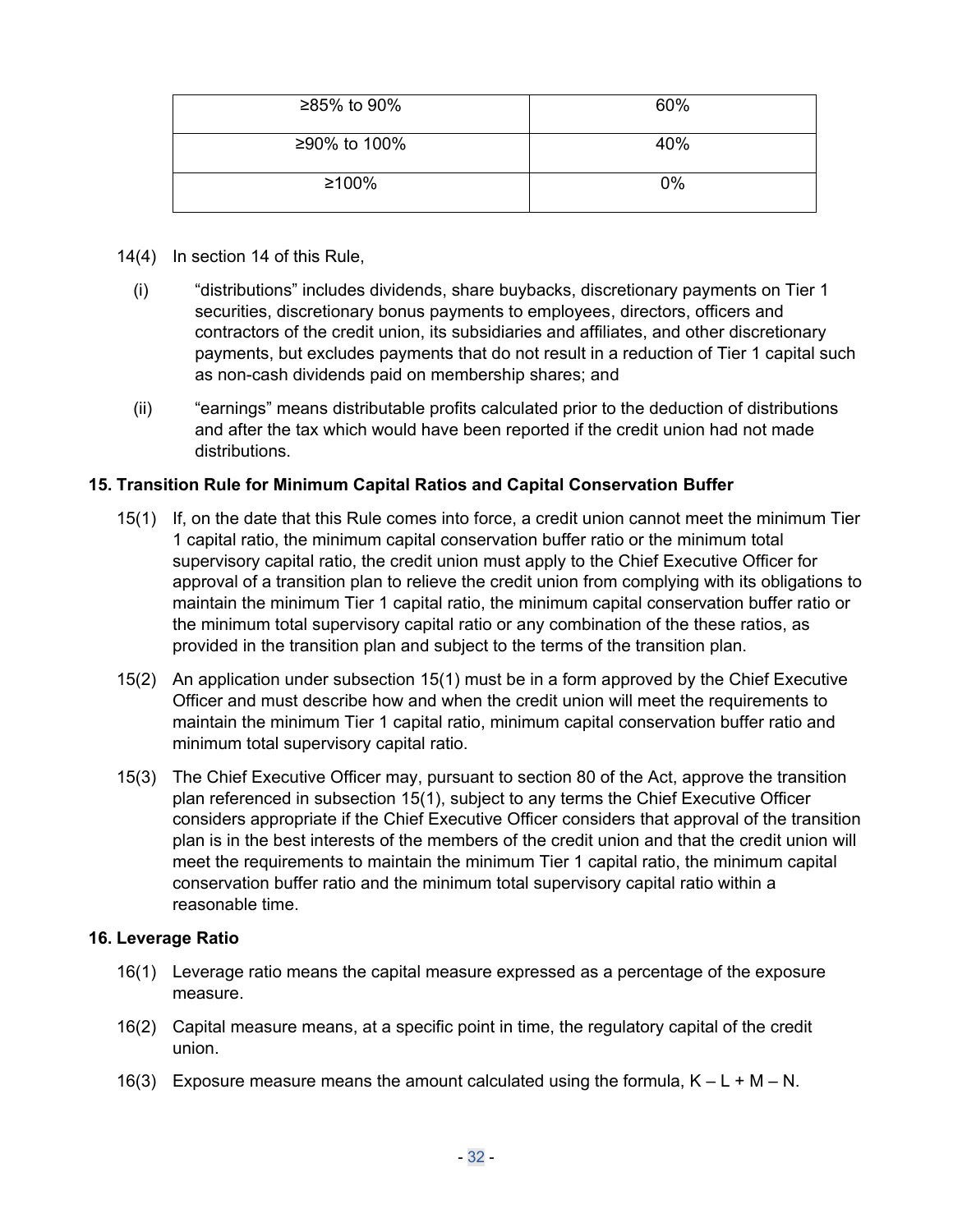- <span id="page-32-0"></span>16(4) In subsection [16\(3\)](#page-31-0), "K" is the assets of the credit union as they would appear in the financial statements of the credit union, if the financial statements were prepared as of the date of the calculation.
- 16(5) In subsection [16\(3\)](#page-31-0), "L" is the sum of the amounts calculated pursuant to subsection [5\(5\)](#page-12-0)  as they would appear in the financial statements of the credit union, if the financial statements were prepared as of the date of the calculation.
- 16(6) In subsection [16\(3\)](#page-31-0), "M" is the sum, as of the date of calculation of the exposure measure, of the face amounts or notional principal amounts of the off-balance sheet exposures of the credit union specified in Table 3 multiplied, for each exposure, by the corresponding conversion factor in column two of Table 3 for that exposure.
- 16(7) In subsection [16\(3\)](#page-31-0), "N" is, to the extent included in the credit union's balance sheet assets, the sum of the amounts of government funded loans that are issued through the credit union but not funded by the credit union and for which the credit union has no credit risk.

#### **17. Internal Capital Adequacy Assessment Process**

- 17(1) If a credit union has less than \$500 million in assets and takes appropriate compensating actions and implement controls to allow the credit union to appropriately manage its capital risk, senior management and the board may determine that the credit union is not required to establish an internal capital adequacy assessment process and section 17 does not apply to that credit union.
- 17(2) Subject to subsection 17(1), a credit union must, to comply with section 78 of the Act, establish an internal capital adequacy assessment process.
- 17(3) The internal capital adequacy assessment process of a credit union must include,
	- (i) a governance structure;
	- (ii) a capital risk tolerance that is incorporated into the capital policies, business strategies, reporting frameworks, risk management and control functions of the credit union;
	- (iii) a capital management philosophy that contains the capital goals and objectives of the credit union;
	- (iv) a capital policy that describes the credit union's capital management, including capital targets, limits and diversification of funding sources;
	- (v) processes to allow the credit union to periodically measure, manage and monitor the assets of the credit union held for capital purposes and funding requirements;
	- (vi) capital testing metrics, including an analysis of changes to funding requirements under alternative scenarios;
	- (vii) a capital contingency plan to address capital requirements of the credit union in stressed situations;
	- (viii) an assessment of,
		- (a) all risk exposures of a credit union that are not contemplated by this Rule, including market risk exposures, other than interest rate risk, and counterparty credit risk, and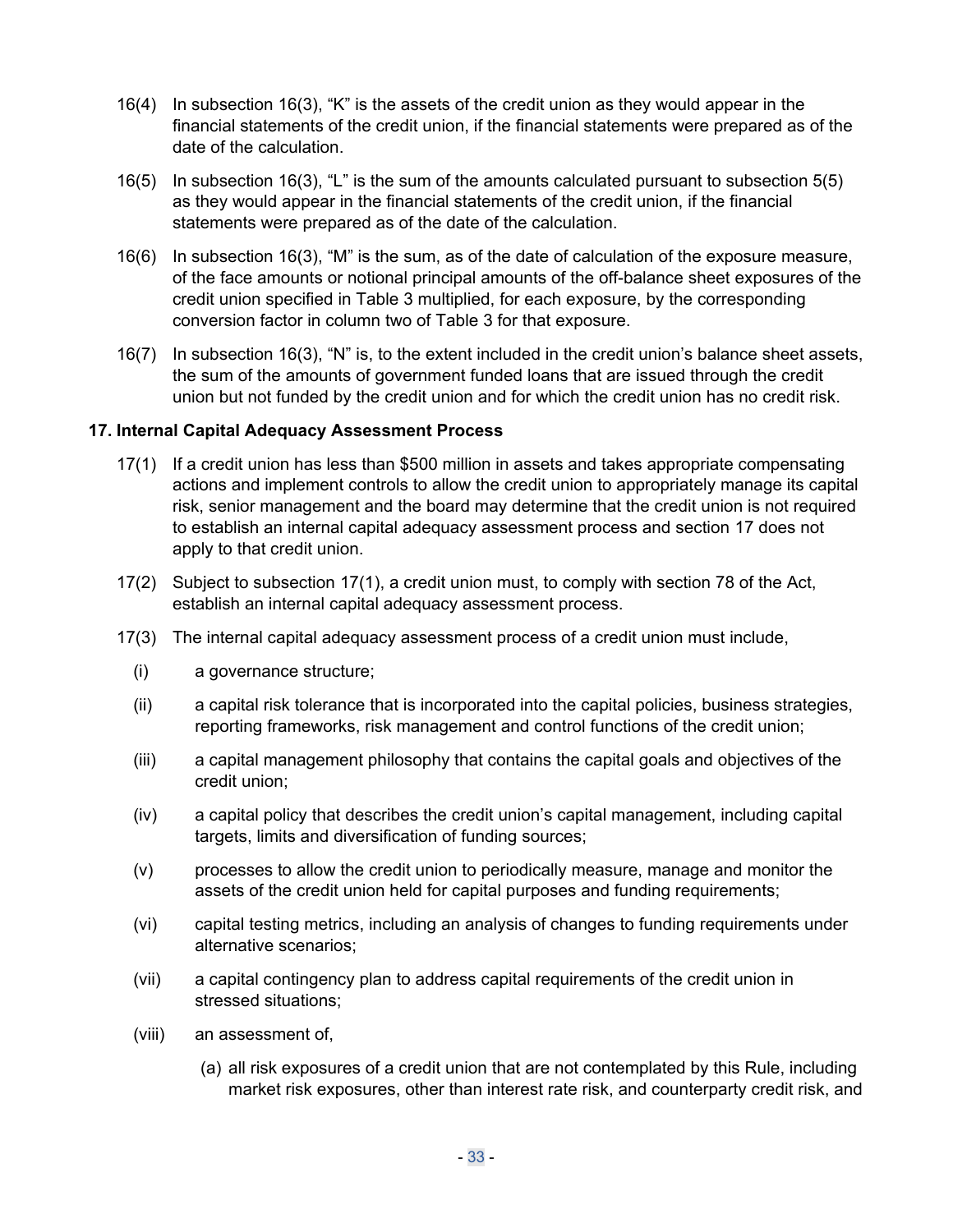- (b) the additional capital a credit union determines it should hold to mitigate the additional risks identified in subparagraph [17\(3\)\(viii\)\(a\);](#page-32-0) and
- <span id="page-33-0"></span>(ix) a stress testing program to manage the credit union's capital risk under normal and stressed conditions that includes,
	- (a) a capital risk management framework and controls to identify, measure, manage and monitor a credit union's capital risk exposures under normal conditions,
	- (b) a structurally sound funding plan, and
	- (c) reasonable stress testing scenarios that,
		- (i) stress the credit union's capital levels and capital risk tolerance, and
		- (ii) ensure that the credit union's capital sources and contingency funding plans continue to be adequate in highly unlikely but plausible scenarios.

#### **18. Failure to Comply with Capital Requirements**

- 18(1) Subject to subsection 18(2), if a credit union does not meet the requirements for adequate capital under section 77 of the Act and this Rule the credit union must,
	- (i) not, until the credit union meets the requirements for adequate capital,
		- (a) change the terms and conditions of or refinance any loan made by the credit union if this would have an adverse impact on any of the credit union's compliance with section [3](#page-8-0), or
		- (b) directly or indirectly make any loan or investment; and
	- (ii) immediately submit to the Chief Executive Officer a report addressing the following matters,
		- (a) the circumstances that caused the credit union to not meet the requirements for adequate capital,
		- (b) the actions the credit union has taken to meet the requirements for adequate capital, and
		- (c) the date on which the credit union expects to comply with the requirements for adequate capital.
- 18(2) Subsection 18(1) does not apply to:
- (i) a failure by a credit union to meet the requirement of paragraph  $3(1)(vi)$ ;
- (ii) a failure by the credit union to meet the requirement of paragraph  $3(1)(\n)$  but only if such failure to meet the requirement is caused by the credit union's failure to meet the requirement in paragraph [3\(1\)\(vi\);](#page-9-0) and
- (iii) a credit union beginning on the date it applies for approval of a transition plan pursuant to subsection [15\(1\)](#page-31-0) and ending on the date the Chief Executive Officer rejects the plan or approves the plan in accordance with subsection [15\(3\)](#page-31-0) pursuant to section 80 of the Act.

#### **19. Coming into force**